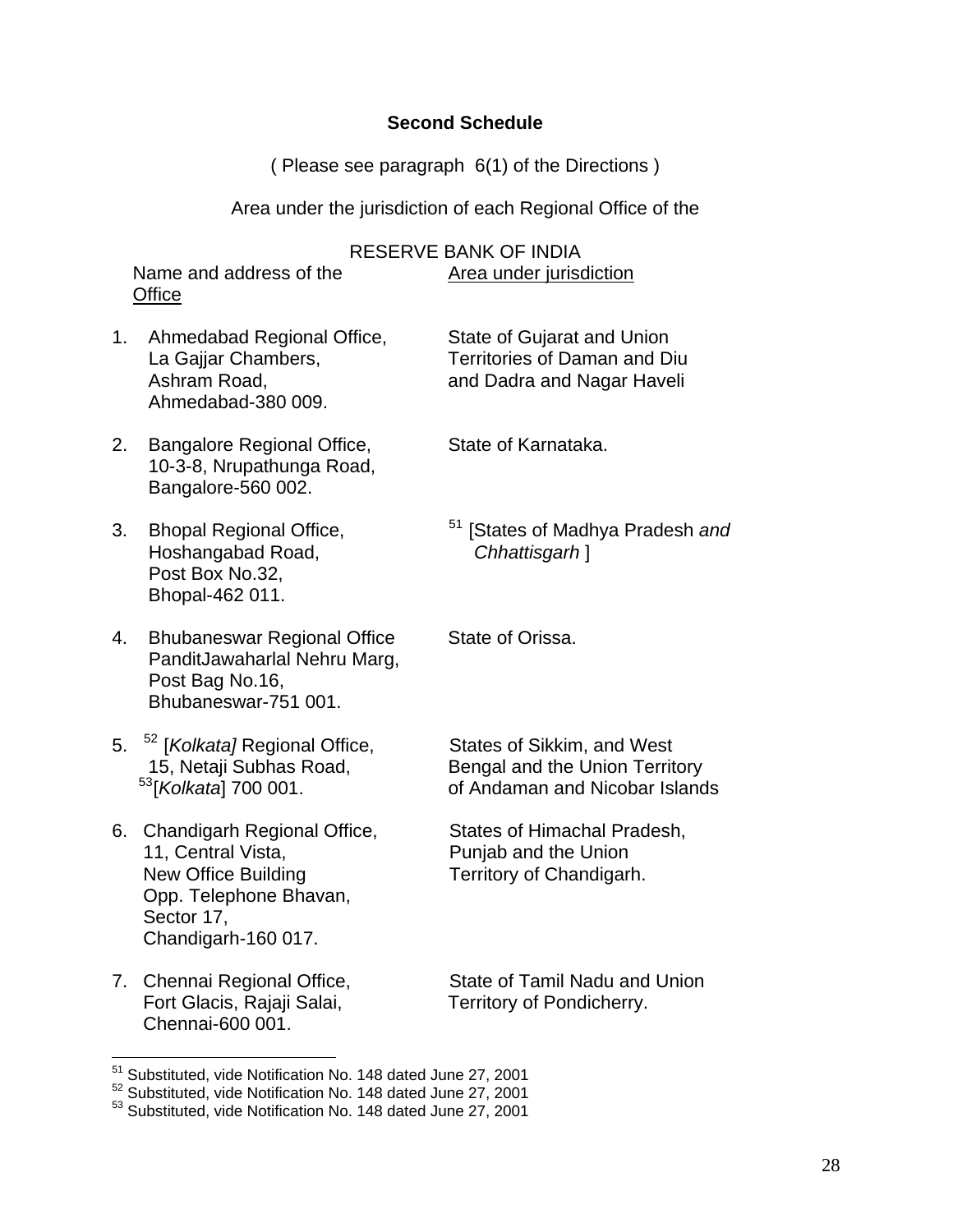- 8. Guwahati Regional Office, States of Arunachal Pradesh, Guwahati-781 001.
- 9. Hyderabad Regional Office, State of Andhra Pradesh. 6-1-56, Secretariat Road, Saifabad, Hyderabad-500 004.
- 10. Jaipur Regional Office, State of Rajasthan. Ram Bagh Circle, Tonk Road, P.B.No.12, Jaipur-302 004.
- Rail Head Complex, Post Bag No.1, Jammu-180 012.
- Mahatma Gandhi Marg, **Uttaranchal** ] Kanpur - 208 001 ]
- 13. Mumbai Regional Office, States of Goa and Maharashtra Garment House, 4th Floor, Dr. Annie Besant Road, Worli, Mumbai-400 018.
- 14. New Delhi Regional office, State of Haryana and 6, Sansad Marg, National Capital Territory New Delhi-110 001. of Delhi.
- South of Gandhi Maidan, Post Bag No.162, Patna-800 001.

 $\overline{a}$ 

16. Thiruvananthapuram State of Kerala and Union Regional Office, Territory of Lakshadweep. Bakery Junction, Thiruvananthapuram-695 033. - - - - - - - - - - - - - - - - - - - - - - - - - - - - - - - -

Station Road, Pan Bazar, Assam, Manipur, Meghalaya, Post Box No.120, Mizoram, Nagaland and Tripura.

11. Jammu Regional Office, State of Jammu and Kashmir.

 $54$  [12.Kanpur Regional Office  $29$ [States of Uttar Pradesh and

15. Patna Regional Office, 29 [States of Bihar *and Jharkhand ]*

<span id="page-1-0"></span><sup>&</sup>lt;sup>54</sup> Substituted, vide Notification No. 148 dated June 27, 2001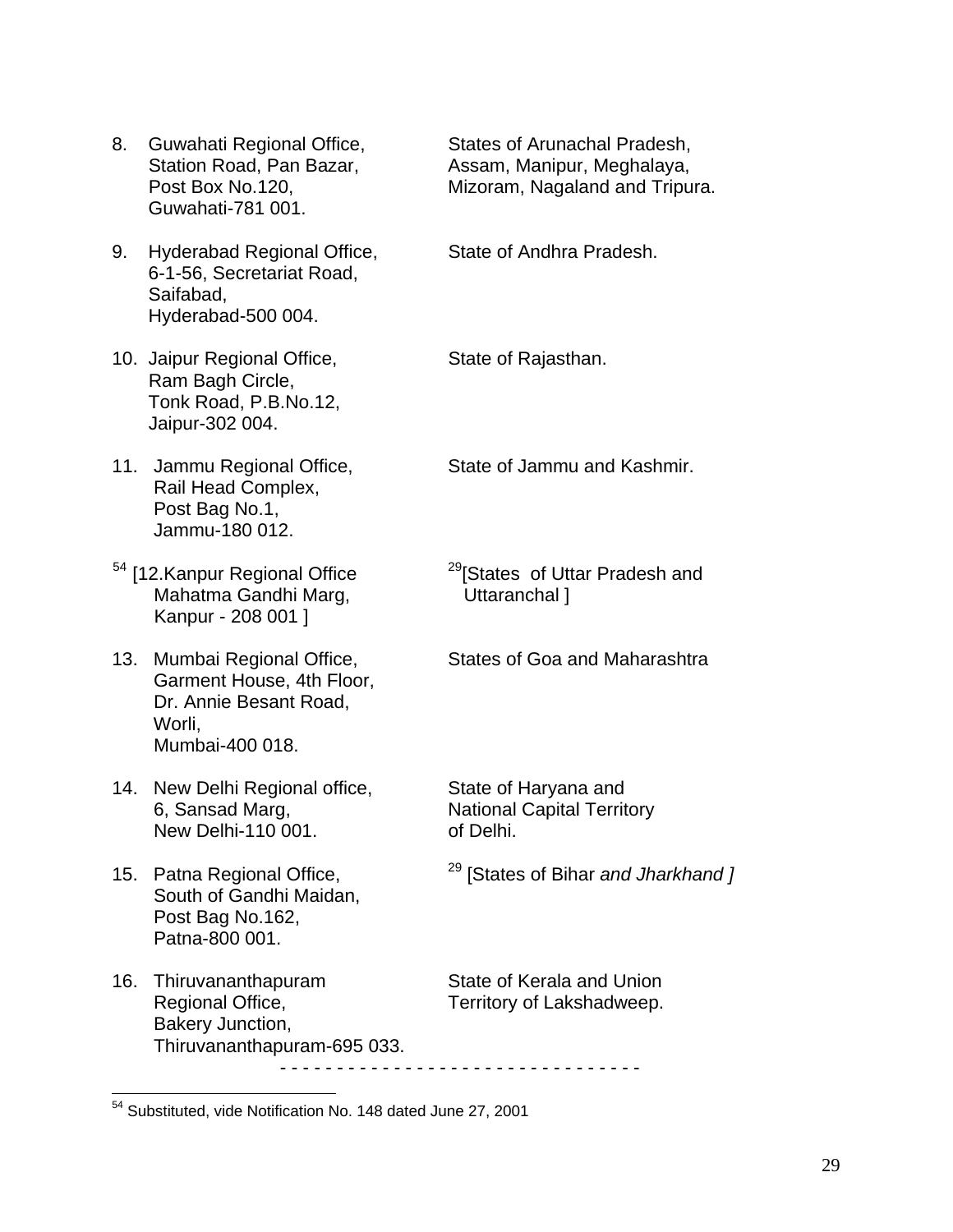### **[55](#page-2-0)Form - NBS 1**

#### **Annual Return on Deposits as on 31, March 20. . (To be submitted by all Non-Banking Financial Companies accepting / holding public deposits, and MNBCs - except Residuary Non-Banking Companies and MBFCs/MBCs[56](#page-2-1)**

| <b>File Number</b>       |  |  |  |
|--------------------------|--|--|--|
| <b>ID Number</b>         |  |  |  |
| Nature of business       |  |  |  |
| <b>District Code</b>     |  |  |  |
| State Code               |  |  |  |
| (To be filled in by RBI) |  |  |  |

Name of the Company: …………………………………..

#### **Instructions for filling in the Return - General**

- 1. This Return should be submitted by a Non-Banking Financial Company covered by Para 8(3) of Notification No.DFC.118/DG(SPT)-98 dated January 31, 1998 and by a Miscellaneous Non-Banking Company covered by para 11 of the Notification No.DNBC.39 / DG (H)-77 dated June 20, 1977 to the Regional Office of Department of Non-Banking Supervision, Reserve Bank of India where its Registered Office is situated, once a year, after March 31 and latest by September 30, **with reference to its position as on March 31**, irrespective of the date of closing of the financial year of the Company concerned. A Certificate from the Auditors of the Company should be appended to the Return as per format furnished herewith. However, only in respect of **Part-3,** the information should be furnished as per the latest balance sheet but preceding the date of the return.
	- N.B*. In terms of Notification No.DNBS.135/CGM\(VSNM)-2000, dated 13-1-2000, NBFCs shall prepare their balance sheets and profit and loss accounts as on March 31, every year with effect from its accounting year ending with 31st March 2001. Therefore with effect from accounting year ending 31st March 2001, the information in Part 3 of the return shall be as on the date of current balance sheet thus coinciding with the date of return.*
- 2. Submission of the Return should not be delayed for any reason such as the finalisation/ completion of the Audit of the annual accounts. The compilation of the Return should be on the basis of the figures available in the books of accounts of the company and should be certified by its Statutory Auditors.
- **3. The number of accounts** should be given in actual figures while **the amounts of deposits should be shown in lakhs of rupees.** The amount should be rounded off to the nearest lakh. Illustratively, an amount of Rs.4,56,100 should be shown as 5 and not as 4.6 or 5,00,000. Similarly, an amount of Rs.61,49,500 is to be shown as 61 and not as 61.5 or 61,00,000.

 $\overline{a}$ 

 $55$  Substituted, vide Notification No.141 for NBFCs and 145 for MNBCs both dated June 30, 2000

<span id="page-2-1"></span><span id="page-2-0"></span><sup>56</sup> Inserted vide Notification No 191 dated January 4, 2007( DNBS (PD) CC. No. 88 / 03.02.21 / 2006-

<sup>07</sup> dated January 04, 2007)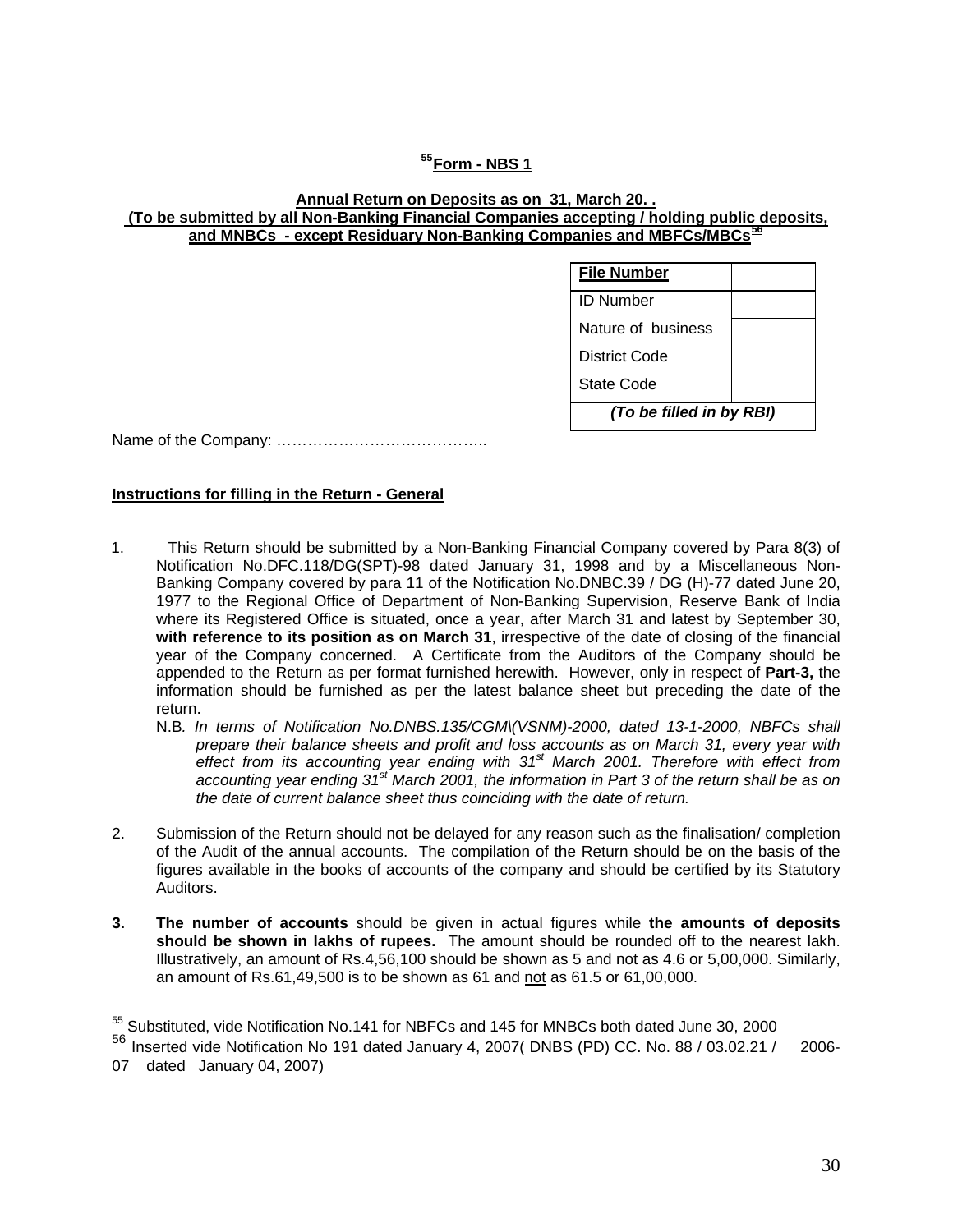- 4. The Return should be signed by a Manager (as defined in Section 2 of the Companies Act, 1956) and if there is no such Manager, by Managing Director or any official of the Company who has been duly authorised by the Board of Directors and whose Specimen Signature has been furnished to the Reserve Bank of India for the purpose. In case the Specimen Signature has not been furnished in the prescribed card, the Return must be signed by the authorised official and his Specimen Signature furnished separately.
- 5. In case there is nothing to report in any part / item of the Return, the relevant part/ item may be marked *'Nil'* in the column meant for *"No. of accounts"* and *00s* may be indicated in the column meant for *"Amount".*
- 6. 'Subsidiaries' and 'Companies in the same group' mentioned in this Return have the same meanings assigned to them in Section 4 and Section 372 (11) respectively, of the Companies Act, 1956 as appearing prior to amendment to the Companies Act dated 31st October 1998.
- 7. In case this return is being filed through electronic media(internet), to the specified Web Server, a hard -copy of the same may be submitted to the concerned Regional Office duly signed .

| 1.                    | Name of the Company                                  |            |  |                |  |
|-----------------------|------------------------------------------------------|------------|--|----------------|--|
| $\overline{2}$ .      | Address of the Registered Office                     |            |  |                |  |
|                       |                                                      | <b>PIN</b> |  |                |  |
|                       | Phone Nos.                                           | Fax No.    |  | e-mail address |  |
| $\frac{3}{4}$         | Name of the State in which the company is registered |            |  |                |  |
|                       | Address of the Corporate/ Head Office                | <b>PIN</b> |  |                |  |
|                       | Phone Nos.                                           | Fax No.    |  | e-mail address |  |
| $\frac{5}{6}$ .<br>7. | Date of Incorporation                                |            |  |                |  |
|                       | Date of Commencement of Business                     |            |  |                |  |
|                       | Name and Residential Address of:<br>Chairman<br>i)   |            |  |                |  |

### **Company Profile**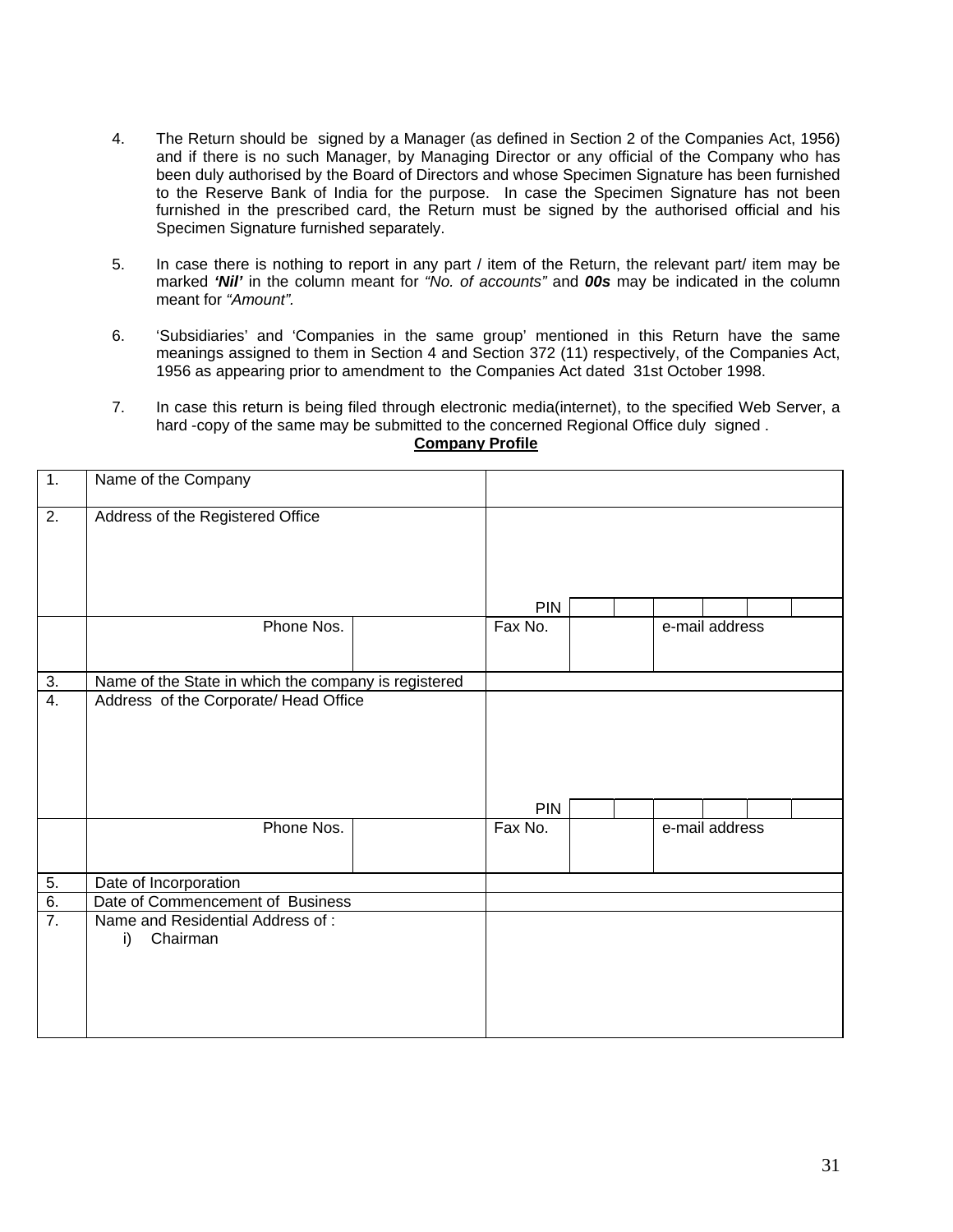|     | ii)<br>Managing Director/ CEO                                                                                                                                                                                                         |                    |     |                    |    |  |
|-----|---------------------------------------------------------------------------------------------------------------------------------------------------------------------------------------------------------------------------------------|--------------------|-----|--------------------|----|--|
| 8.  |                                                                                                                                                                                                                                       |                    | Yes |                    | No |  |
| 9.  | Is it a Government Company (Please tick) :<br>Status of the company (Please tick)                                                                                                                                                     |                    |     |                    |    |  |
|     |                                                                                                                                                                                                                                       | (i) Public Ltd.    |     | (ii) Deemed Public |    |  |
|     |                                                                                                                                                                                                                                       | (iii) Private Ltd. |     | (iv) Joint Venture |    |  |
| 10. | Financial Year of the Company                                                                                                                                                                                                         |                    |     |                    |    |  |
| 11. | Nature of business                                                                                                                                                                                                                    |                    |     |                    |    |  |
|     |                                                                                                                                                                                                                                       |                    |     |                    |    |  |
| 12. | Status of registration with RBI<br>Number and Date of Certificate of Registration if<br>issued by RBI<br>If not registered, indicate whether the application<br>ii)                                                                   |                    |     |                    |    |  |
|     | submitted for registration is rejected/ pending                                                                                                                                                                                       |                    |     |                    |    |  |
| 13. | Classification of the Company (if given by Reserve<br>Bank as HP / Leasing / Loan / Investment/ MBC etc.<br>and reference number and date of such classification)                                                                     |                    |     |                    |    |  |
| 14. | <b>Credit rating:</b>                                                                                                                                                                                                                 |                    |     |                    |    |  |
|     | Rating assigned<br>i)                                                                                                                                                                                                                 |                    |     |                    |    |  |
|     | ii)<br>Date of rating                                                                                                                                                                                                                 |                    |     |                    |    |  |
|     | Name of the Rating Agency<br>iii)                                                                                                                                                                                                     |                    |     |                    |    |  |
|     | Whether any change has occurred since the<br>iv)<br>last rating (details)                                                                                                                                                             |                    |     |                    |    |  |
| 15. | Number of Branches / Offices.                                                                                                                                                                                                         |                    |     |                    |    |  |
|     | (Please enclose a list of names and addresses thereof<br>in the format given below as per Note 1)                                                                                                                                     |                    |     |                    |    |  |
| 16. | If a subsidiary company, please indicate the name and<br>address of the holding company                                                                                                                                               |                    |     |                    |    |  |
| 17. | If the company is having subsidiaries /<br>companies, number thereof.<br>(Please enclose a list of names, addresses, Names of<br>Directors and particulars of business activities thereof<br>in the format given below as per Note 2) | associate          |     |                    |    |  |
| 18. | If a Joint Venture, name and address of the<br>promoting institution(s)                                                                                                                                                               |                    |     |                    |    |  |
| 19. | Name of the Company's statutory auditors with<br>address and phone numbers                                                                                                                                                            |                    |     |                    |    |  |
| 20. | Name(s) of the company's Bankers with addresses<br>and phone numbers.                                                                                                                                                                 |                    |     |                    |    |  |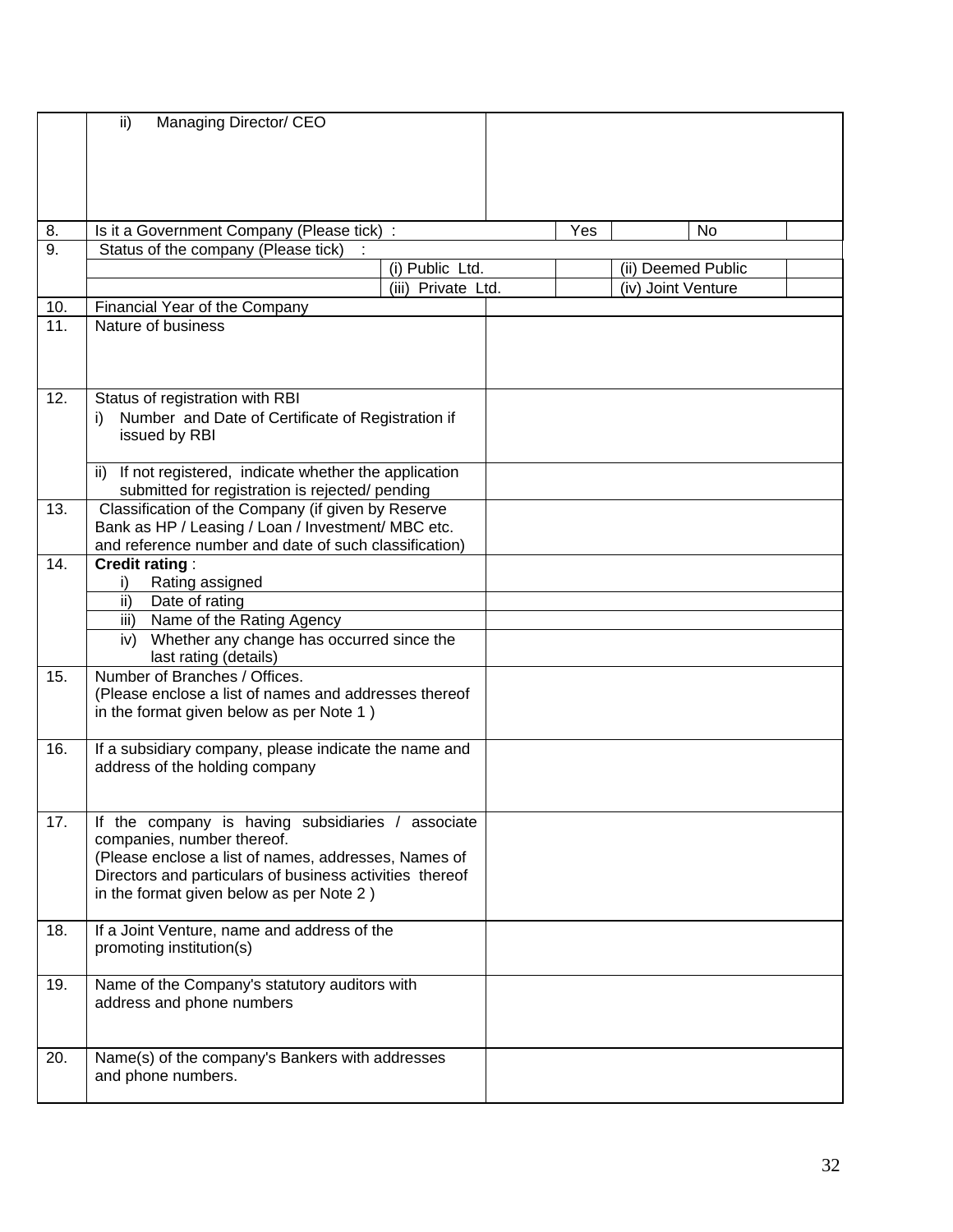## **Note (1) : Format for furnishing details of branches:**

| Sr.No. | Name of the<br>branch           | Date of<br>opening | Address | City | <b>District</b> | State | Amount of public deposit                                                           |
|--------|---------------------------------|--------------------|---------|------|-----------------|-------|------------------------------------------------------------------------------------|
|        |                                 |                    |         |      |                 |       |                                                                                    |
|        |                                 |                    |         |      |                 |       |                                                                                    |
|        |                                 |                    |         |      |                 |       |                                                                                    |
|        |                                 |                    |         |      |                 |       |                                                                                    |
|        | Total No. of<br><b>Branches</b> |                    |         |      |                 |       | <b>Total Public Deposits of</b><br>all the branches<br>$\ldots$ (Amount)           |
|        |                                 |                    |         |      |                 |       | <b>Total Public Deposits as</b><br>per balance sheet<br>dated<br>$\ldots$ (Amount) |

## **Note (2) : Format for furnishing details of the subsidiaries:**

| Sr. No. | Name of the subsidiary | <b>Address</b> | Name of the Directors | <b>Business Activity</b> |
|---------|------------------------|----------------|-----------------------|--------------------------|
|         |                        |                |                       |                          |
|         |                        |                |                       |                          |
|         |                        |                |                       |                          |
|         |                        |                |                       |                          |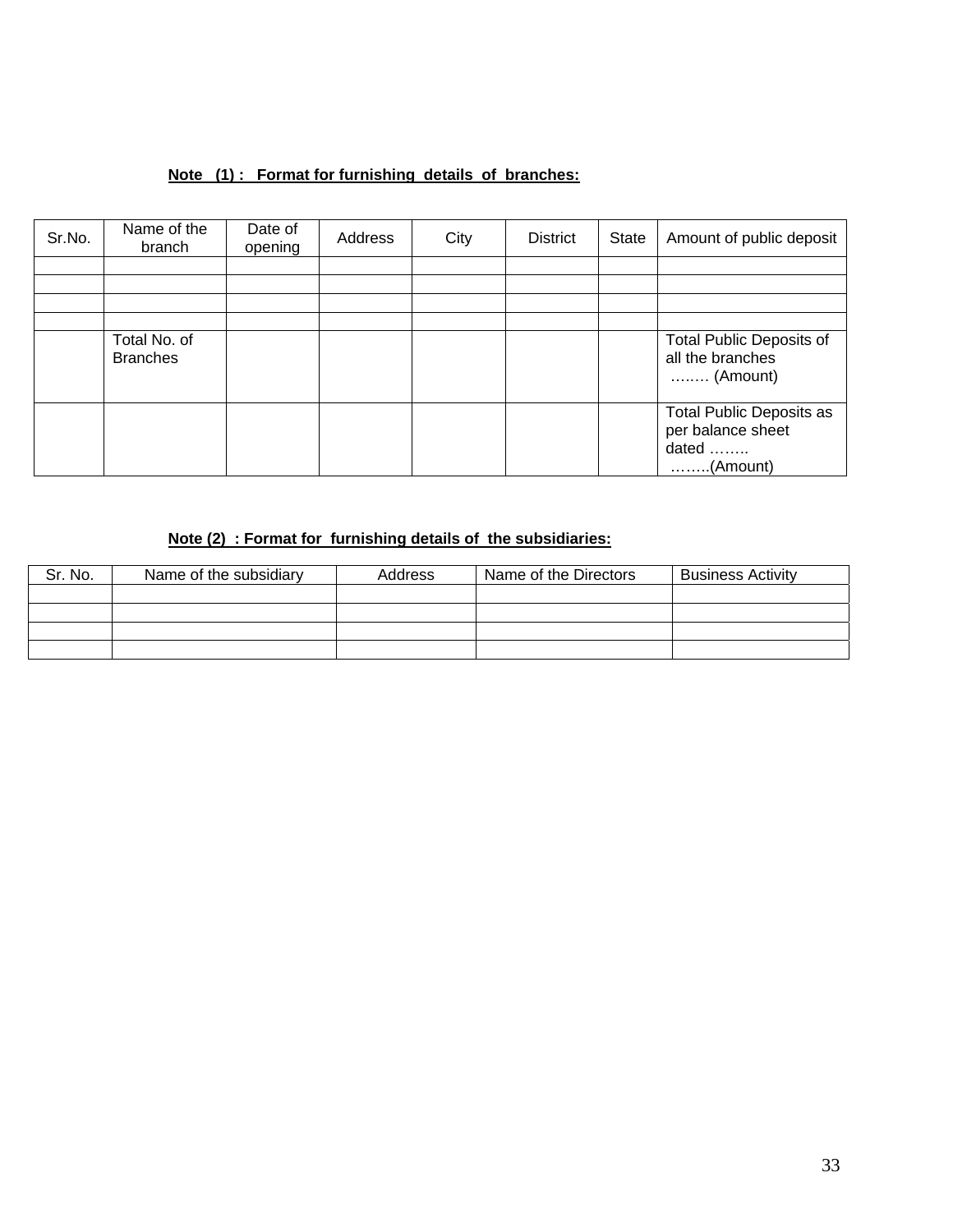# **Details of Assets and Liabilities (as on March 31, 200--)**

## **Part - 1**

# **Public Deposits**

# **(Amount in lakhs of Rupees)**

| Item<br>No.      | Particulars                                                                                                               | Item Code | Number of<br><b>Accounts</b> | Amount |
|------------------|---------------------------------------------------------------------------------------------------------------------------|-----------|------------------------------|--------|
| $\overline{1}$ . | Deposits received from public in the form of Fixed<br>Deposits, Recurring Deposits etc.                                   | 111       |                              |        |
| 2.               | Deposits received from shareholders<br>(i)<br>by a<br>Public Limited Company.                                             | 112       |                              |        |
|                  | (ii) Deposits received from Joint shareholders other<br>than the first named shareholder by a Private Limited<br>Company. | 113       |                              |        |
| 3.               | Money received by issue of Non-convertible<br>(i)<br>unsecured debentures (please see instruction No.1<br>given below)    | 114       |                              |        |
|                  | Any other type of public deposits<br>(ii)<br>(Please Specify)                                                             | 115       |                              |        |
| 4.               | <b>Total (111 to 115)</b>                                                                                                 | 110       |                              |        |
| $\overline{5}$ . | Of the total Deposits at item 4 above, those<br>repayable                                                                 |           |                              |        |
|                  | within 1 year<br>(i)                                                                                                      | 121       |                              |        |
|                  | (ii)<br>after 1 year but up to 2 years                                                                                    | 122       |                              |        |
|                  | (iii)<br>after 2 years but up to 3 years                                                                                  | 123       |                              |        |
|                  | (iv)<br>after 3 years but up to 5 years and                                                                               | 124       |                              |        |
|                  | (v)<br>after 5 years                                                                                                      | 125       |                              |        |
| 6.               | Total (121 to 125)                                                                                                        | 120       |                              |        |
| 7.               | Break up of public deposits at item 4 above, as per                                                                       |           |                              |        |
|                  | rate of interest (excluding brokerage, if any)                                                                            |           |                              |        |
|                  | Below 10%<br>(i)                                                                                                          | 131       |                              |        |
|                  | (ii)<br>10% or more but less than 12%                                                                                     | 132       |                              |        |
|                  | 12% or more but less than 14%<br>(iii)                                                                                    | 133       |                              |        |
|                  | 14% or more but less than 16%<br>(iv)                                                                                     | 134       |                              |        |
|                  | (v)<br>At 16%                                                                                                             | 135       |                              |        |
|                  | (vi)<br>More than 16% but up to 18%                                                                                       | 136       |                              |        |
|                  | More than 18%<br>(vii)                                                                                                    | 137       |                              |        |
| 8.               | Total (131 to 137)                                                                                                        | 130       |                              |        |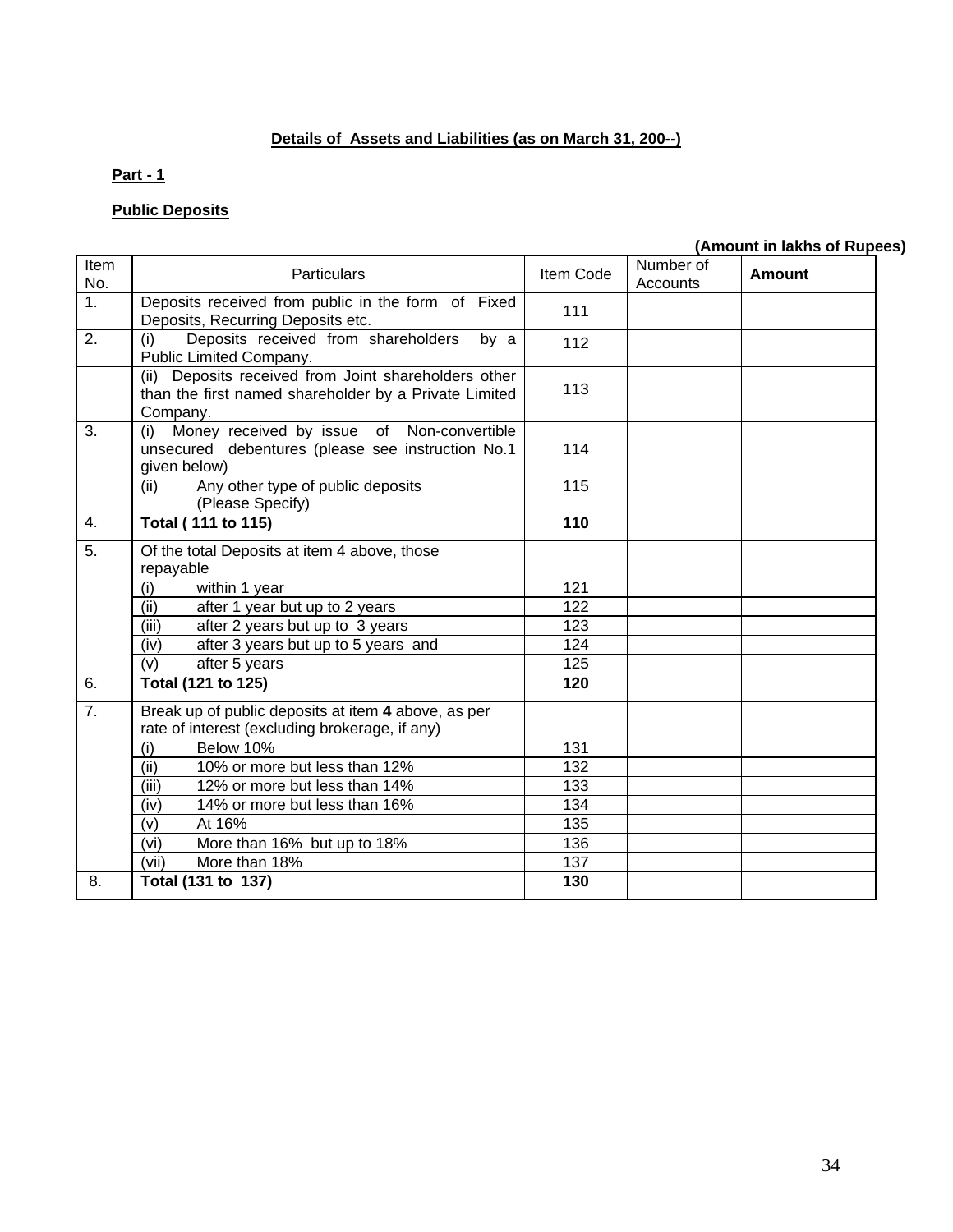| $\overline{9}$ . | Break-up of Public Deposits according to the size            |     |  |
|------------------|--------------------------------------------------------------|-----|--|
|                  | Fixed deposits etc received from public (vide<br>i)          |     |  |
|                  | item No. 1 above)                                            |     |  |
|                  | a) upto Rs.10,000                                            | 141 |  |
|                  | b) over Rs.10,000                                            | 142 |  |
|                  | Deposits from share holders in case of public<br>ii)         |     |  |
|                  | limited companies (vide item No. 2 above)                    |     |  |
|                  | upto Rs.10,000<br>a)                                         | 143 |  |
|                  | b) over Rs.10,000                                            | 144 |  |
|                  | iii)<br>Non-convertible unsecured debentures                 |     |  |
|                  | (vide item No.3 above)                                       |     |  |
|                  | a) upto Rs.10,000                                            | 145 |  |
|                  | b) over Rs.10,000                                            | 146 |  |
| 10.              | Total of (141 to 146) [ should tally with the amount         | 140 |  |
|                  | shown against item 110 ]                                     |     |  |
| 11.              | Of the deposits at item 4 above :                            |     |  |
|                  | Those which have matured but not claimed.<br>i)              | 151 |  |
|                  | $\overline{ii}$<br>Those which have matured, claimed but not | 152 |  |
|                  | paid (please see instruction No.2 given below)               |     |  |
|                  | From public (vide item No.1 above)<br>a)                     | 153 |  |
|                  | From shareholders (vide item No. 2 above)<br>b)              | 154 |  |
|                  | From debenture holders (vide item No. 3<br>c)                | 155 |  |
|                  | above)                                                       |     |  |
|                  | (Please furnish details of (a) (b) and (c) in                |     |  |
|                  | Annexure No)                                                 |     |  |
|                  | Those shown against item (ii) above where<br>iii)            | 156 |  |
|                  | CLB has passed the orders for repayment                      |     |  |
| 12.              | Public Deposits mobilised during the year by payment         | 157 |  |
|                  | of brokerage                                                 |     |  |
| 13.              | Brokerage paid                                               | 158 |  |
| 14.              | % of 13 to 12                                                | 159 |  |
| 15.              | Public deposits matured but remaining unclaimed for          | 160 |  |
|                  | 7 years including the year in which they have matured        |     |  |

### **Instructions:**

1. In the case of partly convertible Debentures/Bonds, the convertible portion should be shown against item 9 of Part -2. The Non-convertible unsecured debentures should be included under this item.

2. The reasons for non-payment of each Deposit and the steps taken for repayment including compliance of CLB Order (if any) should be indicated in an Annexure.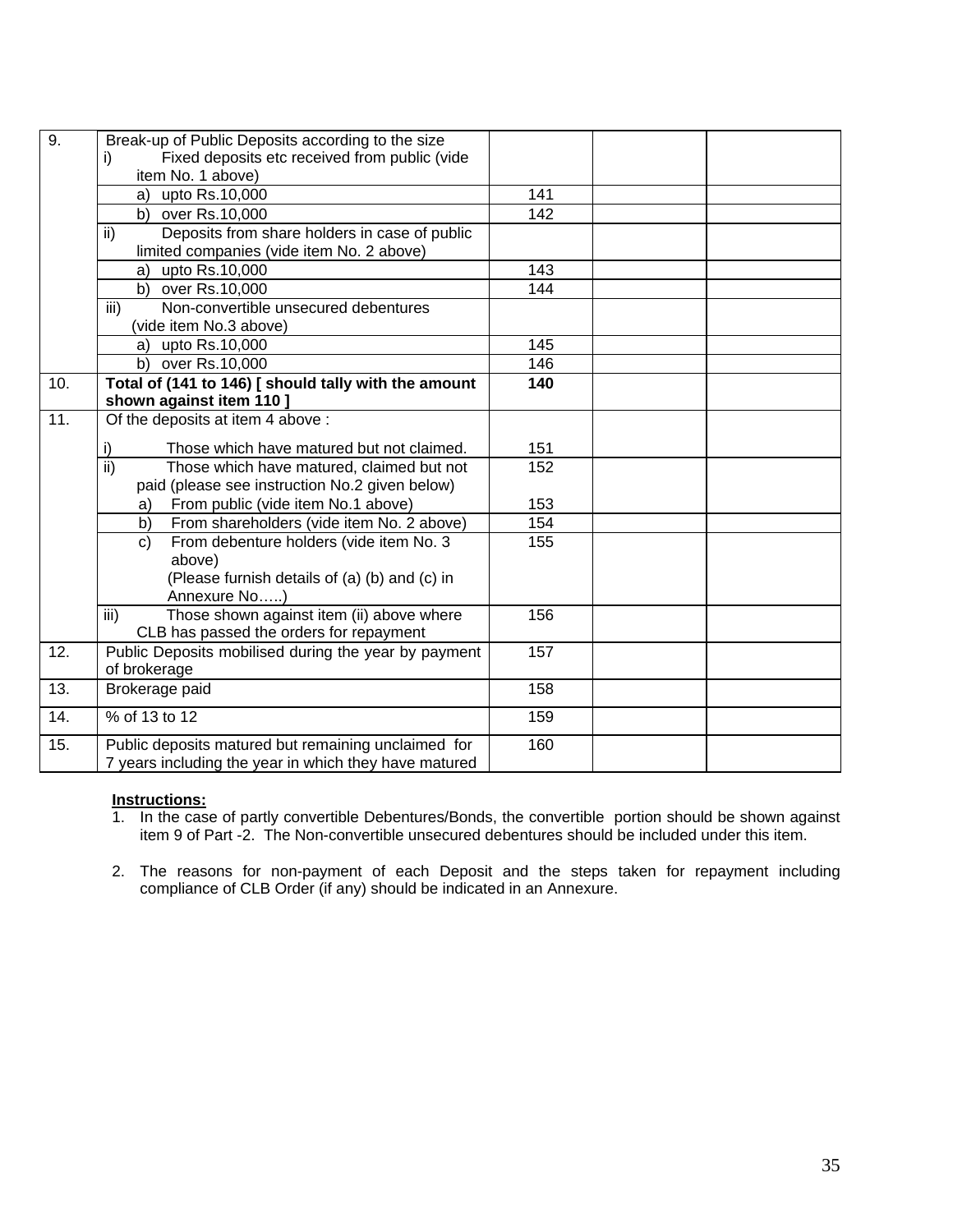# **Particulars of other borrowings**

| Item<br>No. | <b>Particulars</b>                                                                                                                                                                                                                                                                        | Item Code | Number of<br><b>Accounts</b> | <b>Amount</b> |
|-------------|-------------------------------------------------------------------------------------------------------------------------------------------------------------------------------------------------------------------------------------------------------------------------------------------|-----------|------------------------------|---------------|
| 1.          | Central/State<br>Money<br>borrowed<br>from<br>the<br>Government/Local Authority/ others the repayment of<br>which is guaranteed<br>by the<br>Central/<br><b>State</b><br>Governments                                                                                                      | 221       |                              |               |
| 2.          | Money borrowed from:                                                                                                                                                                                                                                                                      |           |                              |               |
|             | i)<br><b>Foreign Government</b>                                                                                                                                                                                                                                                           | 222       |                              |               |
|             | ii)<br>Foreign Authority                                                                                                                                                                                                                                                                  | 223       |                              |               |
|             | iii)<br>Foreign Citizen or person                                                                                                                                                                                                                                                         | 224       |                              |               |
|             | Total (222 to 224)                                                                                                                                                                                                                                                                        | 225       |                              |               |
| 3.          | Borrowings from:                                                                                                                                                                                                                                                                          |           |                              |               |
|             | <b>Banks</b><br>(i)                                                                                                                                                                                                                                                                       | 226       |                              |               |
|             | <b>Other Specified Financial Institutions</b><br>(ii)                                                                                                                                                                                                                                     | 227       |                              |               |
| 4.          | Money borrowed from any other Company                                                                                                                                                                                                                                                     | 228       |                              |               |
| 5.          | Unsecured Ioans from Directors / Promoters                                                                                                                                                                                                                                                | 229       |                              |               |
| 6.          | from its<br>Money borrowed by a private Company<br>shareholders                                                                                                                                                                                                                           | 230       |                              |               |
| 7.          | Money received from employees of the Company by<br>way of security deposit and kept in joint accounts in<br>the name of the Company and the employees with a<br>scheduled bank or a post office                                                                                           | 231       |                              |               |
| 8.          | Money received by way of caution money, margin<br>money from the borrowers, lessee, hirers or by way of<br>security or advance from agents in the course of<br>company's business or advance received against<br>orders for supply of goods or properties or for<br>rendering of services | 232       |                              |               |
| 9.          | Money received by issue of convertible or secured<br>debentures/bonds (please see the instruction given<br>below)                                                                                                                                                                         | 233       |                              |               |
| 10.         | Of the above, debentures subscribed by the banks/<br>other NBFCs.                                                                                                                                                                                                                         | 234       |                              |               |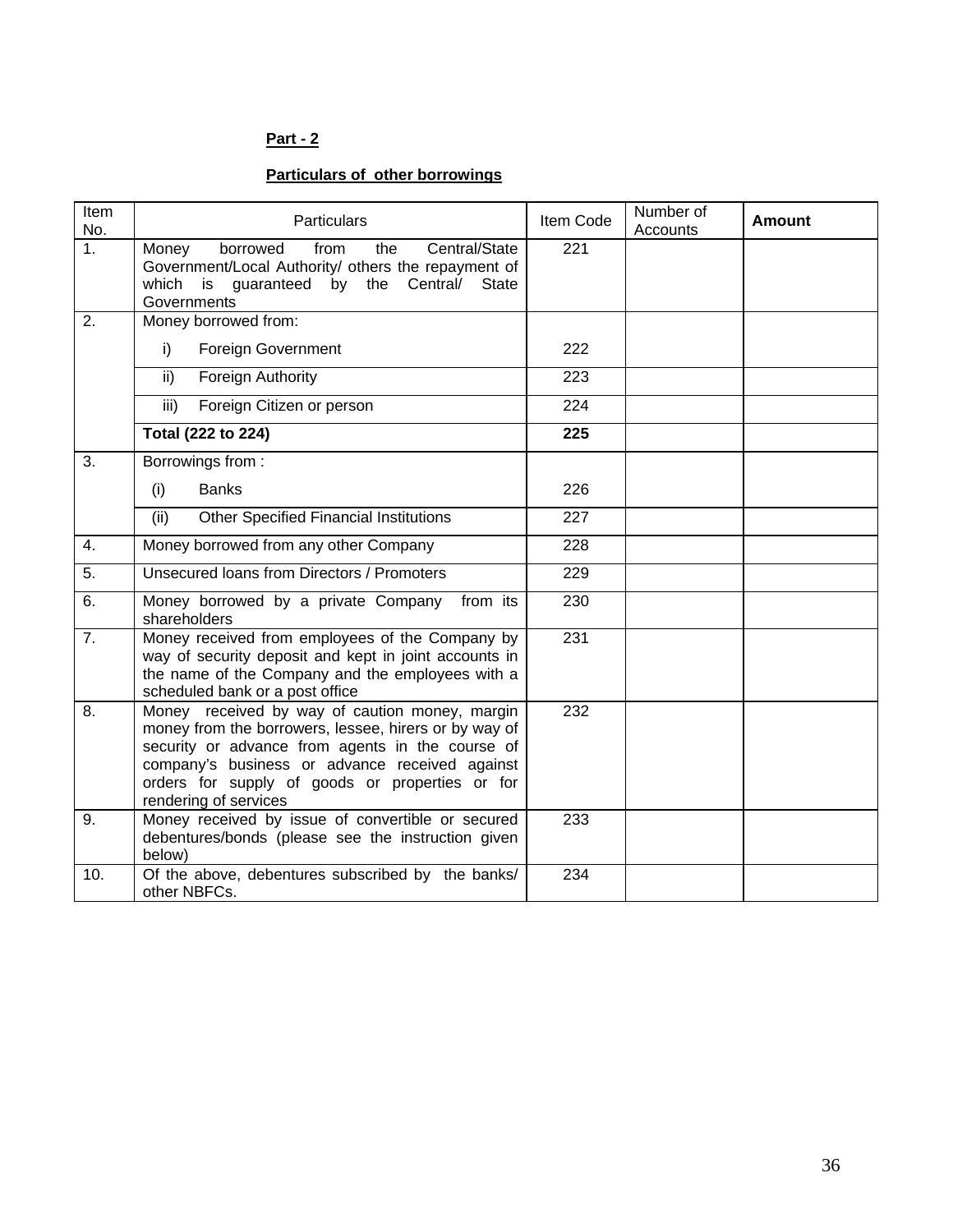| 11. | Money received by way of subscription to shares,<br>bonds or debentures pending allotment or money<br>received by way of calls in advance on shares (not<br>due for refinance). | 235 |  |
|-----|---------------------------------------------------------------------------------------------------------------------------------------------------------------------------------|-----|--|
| 12. | <b>Commercial Papers</b>                                                                                                                                                        | 236 |  |
| 13. | Deposits received from relatives of Directors                                                                                                                                   | 237 |  |
| 14. | Borrowings from Mutual Funds                                                                                                                                                    | 238 |  |
| 15. | Any others (Not treated as public deposits - Please<br>specify)                                                                                                                 | 239 |  |
| 16. | Total (221 + 225 + 226 to 233+235 to 239)                                                                                                                                       | 250 |  |

## **Instruction:**

In the case of Partly Convertible Debentures/Bonds, only the convertible portion should be shown against item 9 of Part -2 above.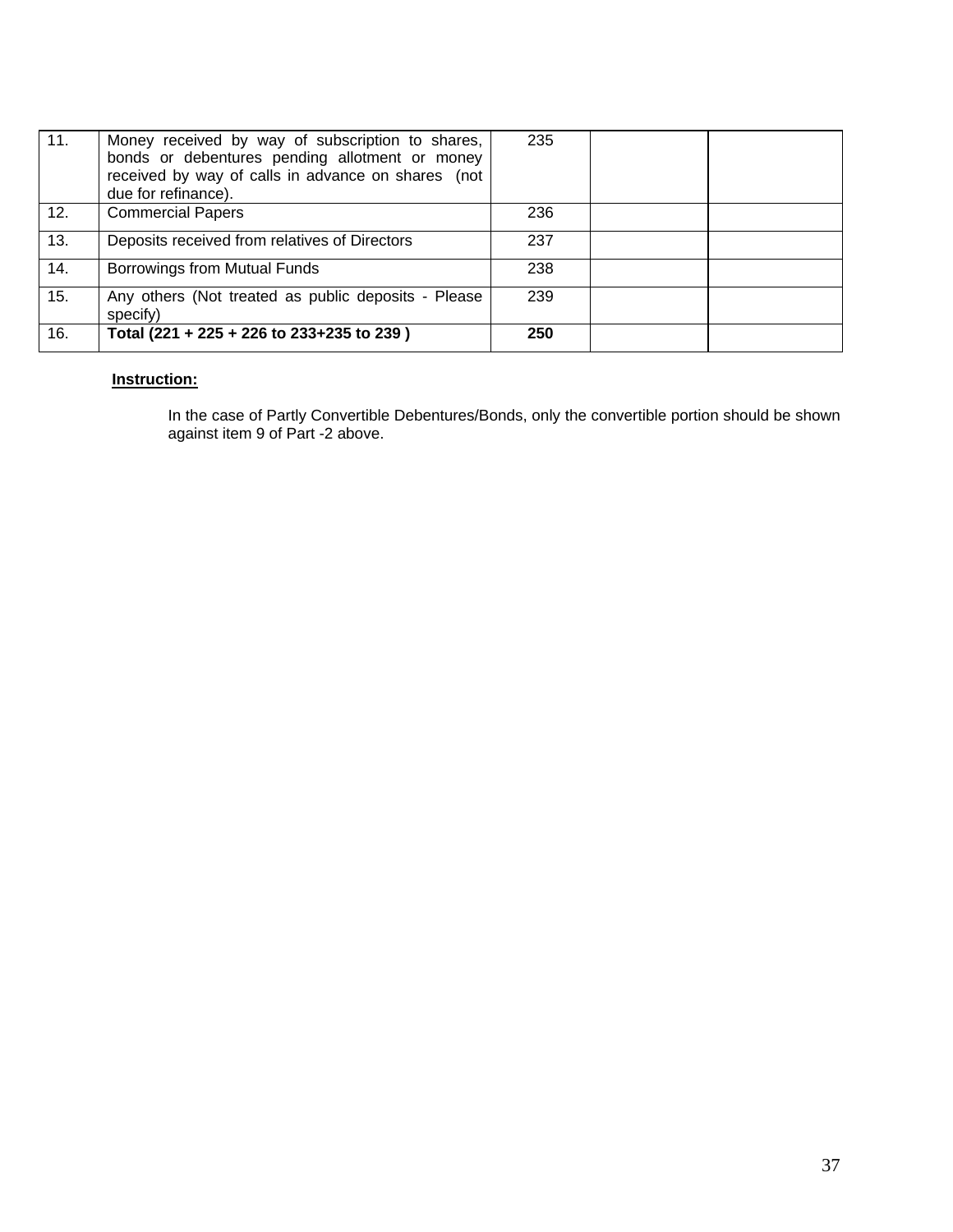### **Net Owned Fund**

*[Figures to be furnished as per the latest balance sheet preceding the date of the Return or as per balance sheet as on the date of return] [ Balance sheet as on ...................................]* 

Item ltem **Particulars Particulars Particulars Particulars Particulars Particulars Particulars Particulars Particulars Particulars Particulars Particulars Particulars Particulars Particulars Partic** Capital Funds : (i) Paid-up Equity Capital 311 (ii) Paid-up preference shares which are compulsorily convertible to Equity 312 1. (iii) Free Reserves (please see instruction No.1 given below) 313 2. **Total (311 +312 +313) = A 310**  (i) Accumulated balance of loss 321 (ii) Balance of deferred revenue expenditure 322 3. (iii) Other intangible assets (please specify) 323 4. **Total (321+322 +323) = B 320**  5. **Owned Fund (A - B) i.e.(310-320) = C 330**  Book value of investments in shares of : (i) Subsidiaries of the Company 1 341 (ii) Companies in the same group 1 342 6. (iii) all other Non-Banking Financial Companies all other Non-Barking Financial Companies<br>(Details in Annexure No……….) Book value of investments in debentures and bonds of : (i) Subsidiaries of the Company 1944 7. (ii) Companies in the same group (Details in Annexure No………) <sup>345</sup> Outstanding loans and advances including bills purchased/ discounted, inter-corporate deposits, hire purchase and lease finance, CPs with: (i) Subsidiaries of the Company 1946 8. (ii) Companies in the same group (Details in Annexure No……..) Companies in the same group (Details in Annexure No.........)<br>[please see instruction No.2 given below] 9. **Total (341 to 347) = D** 340 10. **D** in excess of 10% of **C (340 in excess of 10% of 330) = <sup>E</sup> <sup>351</sup>** 11. **Net Owned Fund (330 - 351) = (C – E) 350**  12. Paid-up preference Share Capital not compulsorily convertible, as per <br>atest balance sheet 361 13. Paid-up preference Share Capital not compulsorily convertible, as on the date of this Return 362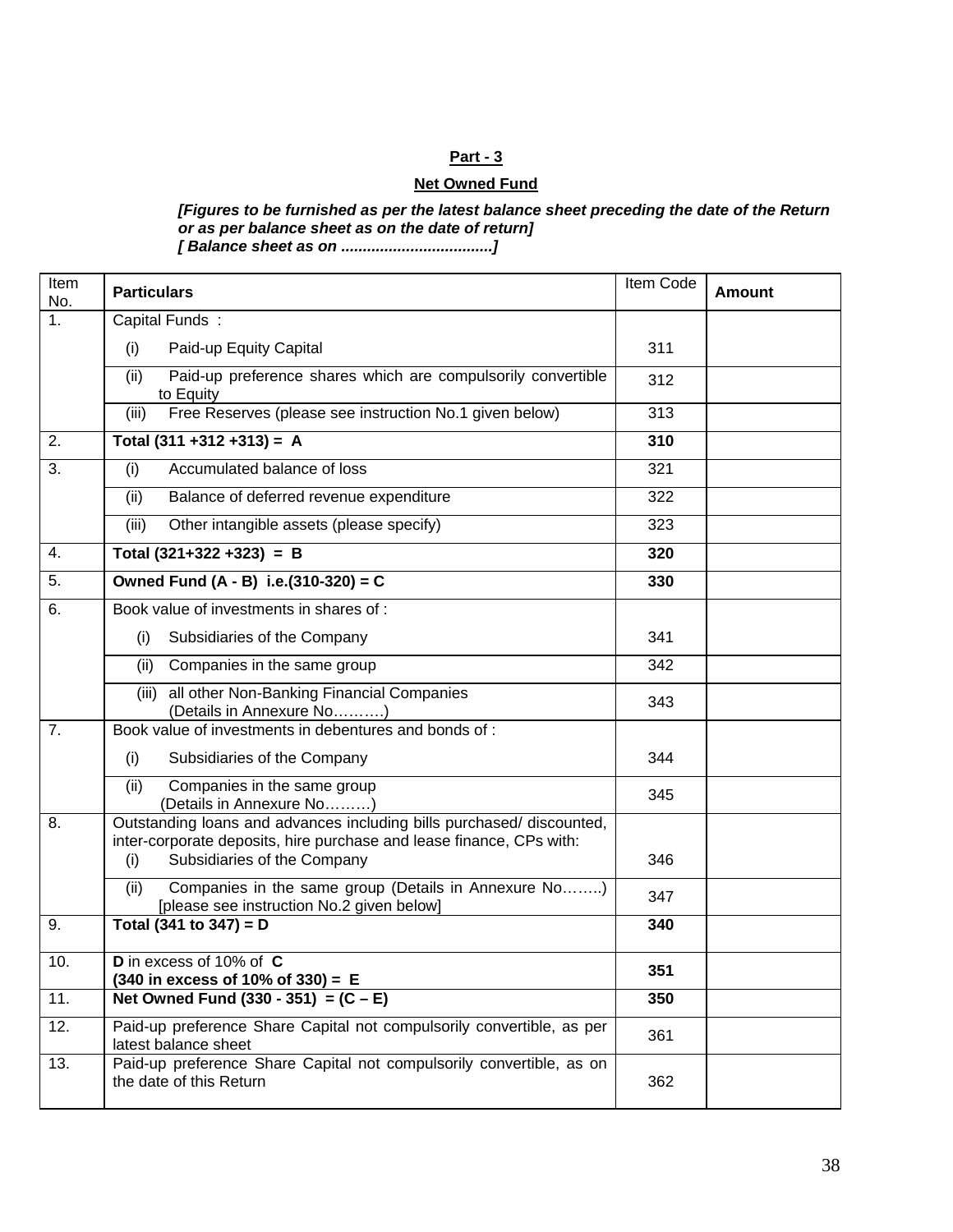| 14. | Total liabilities as per the latest balance sheet preceding the date of<br>Return | 363 |  |
|-----|-----------------------------------------------------------------------------------|-----|--|
| 15. | Total liability as on the date of this Return                                     | 364 |  |

#### **Instructions:**

1. **"Free Reserves"** mentioned under item 1(iii) above shall include the balance in the Share Premium Account, Capital and Debenture Redemption Reserves and any other Reserve shown or published in the Balance Sheet and created through an allocation of Profits (including credit balance of Profit & Loss Account) but not being :

- (i) a Reserve created for repayment of any future liability or for depreciation of assets or for provision against non-performing assets / bad debts; or
- (ii) a Reserve created by Revaluation of the Assets of the Company.

2. Hire Purchase and Lease Finance mean :

- (i) in the case of hire purchase asset, the amount of future instalments receivable reduced by the balance of the unmatured finance charges; and
- (ii) in the case of lease assets, the depreciated book value of the lease asset plus/minus the balance in the lease adjustment account;

Amount due but not received should be added in both the cases.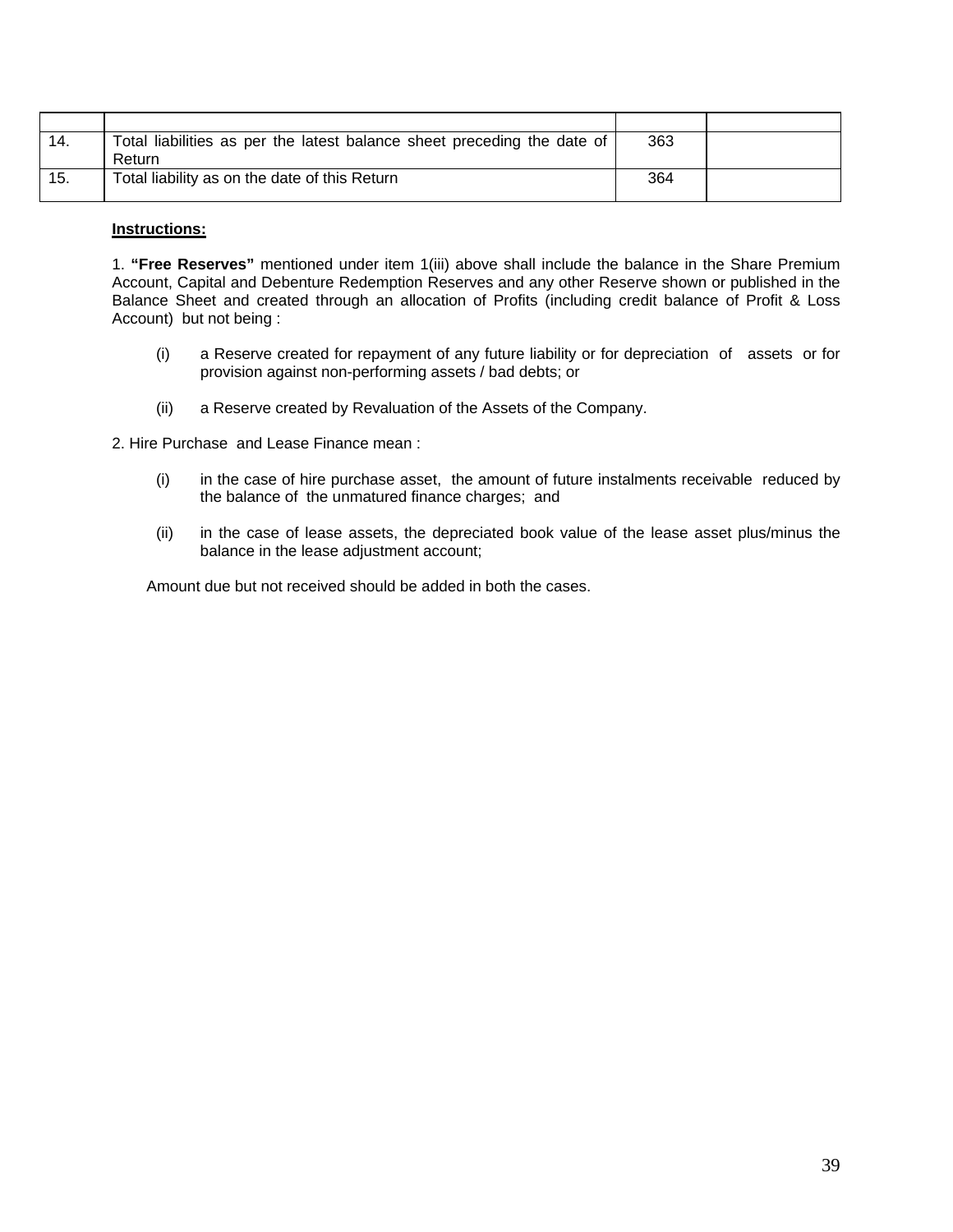### **Outstanding loans and advances, including Inter-Corporate Deposits/ Commercial Papers**

| Item           | <b>Particulars</b>                                                                                                                                                                             | Item Code | Amount |
|----------------|------------------------------------------------------------------------------------------------------------------------------------------------------------------------------------------------|-----------|--------|
| No.            |                                                                                                                                                                                                |           |        |
| 1.             | Loans and advances etc. in subsidiaries of the company                                                                                                                                         | 411       |        |
| 2.             | Companies in the same group                                                                                                                                                                    | 412       |        |
| 3.             | Companies, Firms and Proprietary Concerns where Directors of the<br>Company hold substantial interest / are interested. (please see<br>instruction No.1 given below). [Details in Annexure No] | 420       |        |
| $\mathbf{4}$ . | Others:                                                                                                                                                                                        |           |        |
|                | Companies not in the same Group<br>(i)                                                                                                                                                         | 431       |        |
|                | Directors / Promoters<br>(ii)                                                                                                                                                                  | 432       |        |
|                | (iii)<br><b>Shareholders</b>                                                                                                                                                                   | 433       |        |
|                | Members of Staff<br>(iv)                                                                                                                                                                       | 434       |        |
|                | <b>Depositors</b><br>(v)                                                                                                                                                                       | 435       |        |
|                | <b>Others</b><br>(vi)                                                                                                                                                                          | 436       |        |
| 5.             | Total (411 +412 +420 +431 to 436)                                                                                                                                                              | 400       |        |

#### **Instructions:**

- (1) "Substantial interest" shall have the same meaning as assigned to it in Non-Banking Financial Companies Prudential Norms (Reserve Bank) Directions, 1998.
- (2) Sundry Debtors, Tax paid in advance and other Recoverable items not in the nature of loans and advances should **not** be shown in Part-4 above.
- (3) Fixed Deposit with other companies should be included under item 1, 2, 3 and 4 (i), as the case may be.
- (4) Investment in unquoted debentures shall be treated as credit and not investment.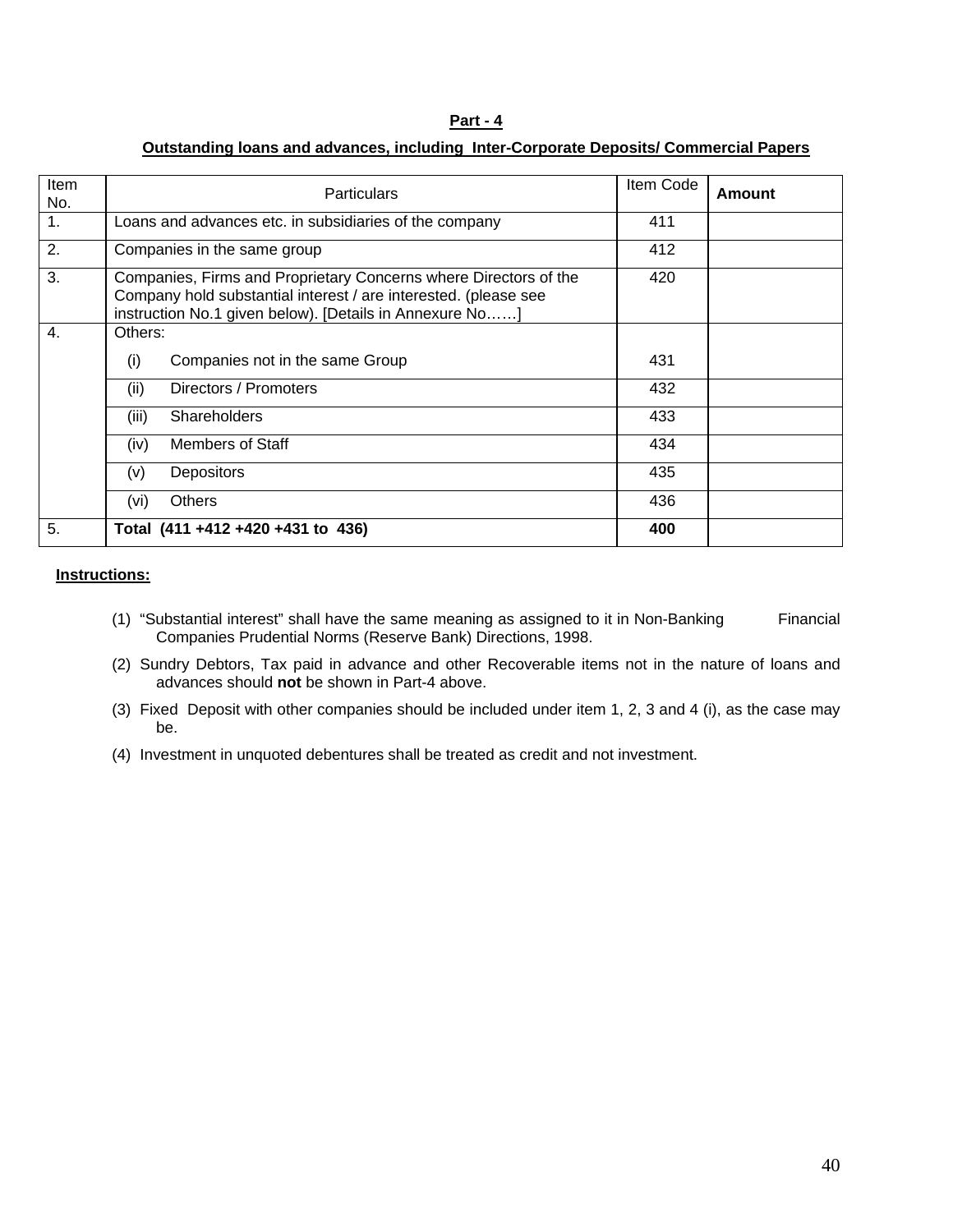#### **Part - 5 (i)**

### **Investments (at book value)**

| <b>Item</b><br>No. | <b>Particulars</b>                                                  | Item Code | Amount |
|--------------------|---------------------------------------------------------------------|-----------|--------|
| $\mathbf{1}$ .     | Investments in -                                                    |           |        |
|                    | Fixed deposits with banks/certificates of deposits issued by<br>(i) | 541       |        |
|                    | banks                                                               |           |        |
|                    | Balances in any other deposit accounts with bank(s)<br>(ii)         | 542       |        |
|                    | (iii)<br>Securities of Central/State Govts. and bonds guaranteed by | 543       |        |
|                    | Central/State Govts.                                                |           |        |
|                    | Units of Unit Trust of India<br>(iv)                                | 544       |        |
|                    | Others (Please specify)<br>(v)                                      | 545       |        |
| 2.                 | Investments in shares:                                              |           |        |
|                    | Quoted<br>(i)                                                       | 511       |        |
|                    | Unquoted<br>(ii)                                                    | 512       |        |
| 3.                 | Investments in debentures and bonds                                 | 515       |        |
| $\overline{4}$ .   | Investments in shares of and debentures/bonds of companies where    | 520       |        |
|                    | directors of the company hold substantial interest. (Please see the |           |        |
|                    | instruction No.1 of Part-4). (Details in Annexure No)               |           |        |
| 5.                 | Total [541 to 545 + 511 + 512 + 515 + 520]                          | 500       |        |

#### **Instructions:**

- (1) Details of shares, debentures and commercial papers held in investment account or by way of stockin-trade should be included in this part.
- (2) Fixed deposit with other companies should not be included here but should be shown in Part-4
- (3) Investment in unquoted debentures / bonds shall be treated as credit and not investment.

### **Part - 5 (ii)**

#### **Quoted shares/debentures/bonds/commercial papers**

| Item<br>No. | <b>Particulars</b> | Item Code | <b>Amount</b> |
|-------------|--------------------|-----------|---------------|
| . .         | Book value         | 551       |               |
| ۷.          | Market value       | 552       |               |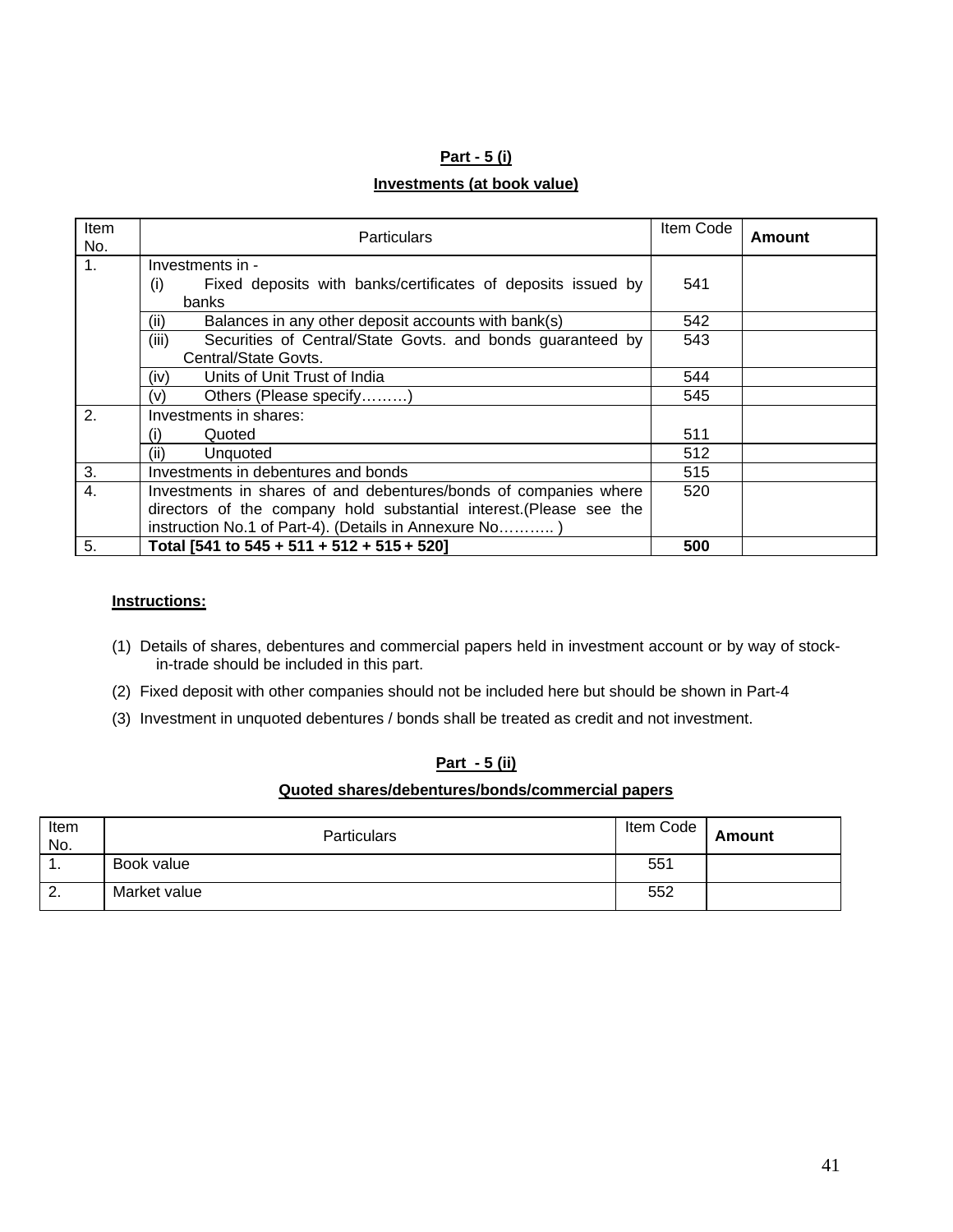| Part - 6                      |  |  |  |
|-------------------------------|--|--|--|
| <b>Hire Purchase Business</b> |  |  |  |

| Item |                                                       | Item | Number of |        |
|------|-------------------------------------------------------|------|-----------|--------|
| No.  | Nature of goods on hire                               | Code | Accounts  | Amount |
| 1.   | Automobiles:                                          |      |           |        |
|      | <b>Heavy Commercial Vehicles</b><br>(i)               | 611  |           |        |
|      | Light Commercial Vehicles<br>(ii)<br>including<br>two | 612  |           |        |
|      | wheelers                                              |      |           |        |
|      | <b>Others</b><br>(iii)                                | 613  |           |        |
| 2.   | Total [611+612+613]                                   | 610  |           |        |
| 3.   | Household durables                                    | 621  |           |        |
| 4.   | Data processing / office automation equipment         | 622  |           |        |
| 5.   | Agricultural implements (Tractors, Bulldozers, etc.)  | 623  |           |        |
| 6.   | Industrial machinery or tools or equipment for use in | 624  |           |        |
|      | industries                                            |      |           |        |
| 7.   | All others                                            | 625  |           |        |
| 8.   | Total [610+ 621 to 625]                               | 600  |           |        |
| 9.   | Of 8 above, dues from -                               | 691  |           |        |
|      | Subsidiaries / Companies in the same group /          |      |           |        |
|      | Companies, firm and proprietary concerns where        |      |           |        |
|      | directors of the company hold substantial interest    |      |           |        |

Equipment Leasing business

| Item<br>No.   | Nature of Equipment on Lease                                                                                                                                                                        | <b>Item</b><br>Code | Gross<br>Leased<br>Assets | Accumulated<br>depreciation +/-<br>Lease<br>Adjustment<br>Account | Net Leased<br>Assets plus<br>amounts due<br>but not<br>received |
|---------------|-----------------------------------------------------------------------------------------------------------------------------------------------------------------------------------------------------|---------------------|---------------------------|-------------------------------------------------------------------|-----------------------------------------------------------------|
| $\mathbf 1$ . | <b>Plant &amp; Machinery</b>                                                                                                                                                                        | 701                 |                           |                                                                   |                                                                 |
| 2.            | Data Processing/office equipment                                                                                                                                                                    | 702                 |                           |                                                                   |                                                                 |
| 3.            | Vehicles                                                                                                                                                                                            | 703                 |                           |                                                                   |                                                                 |
| 4.            | <b>Others</b>                                                                                                                                                                                       | 704                 |                           |                                                                   |                                                                 |
| 5.            | Total (701+702+703+704)                                                                                                                                                                             | 700                 |                           |                                                                   |                                                                 |
| 6.            | Of 5 above, dues from<br>Subsidiaries / companies in the same group<br>companies, firms and proprietary concerns<br>where directors of the company hold<br>substantial interest / or are interested | 791                 |                           |                                                                   |                                                                 |

## Part - 8

Bills business

| Item<br>No. | <b>Particulars</b>                                                             | Item<br>Code | Amount |
|-------------|--------------------------------------------------------------------------------|--------------|--------|
|             | Bills purchased/discounted where the drawers, drawees or any<br>endorsers are: |              |        |
|             | Subsidiaries of the company                                                    | 801          |        |
|             | (ii)<br>Companies in the same group                                            | 802          |        |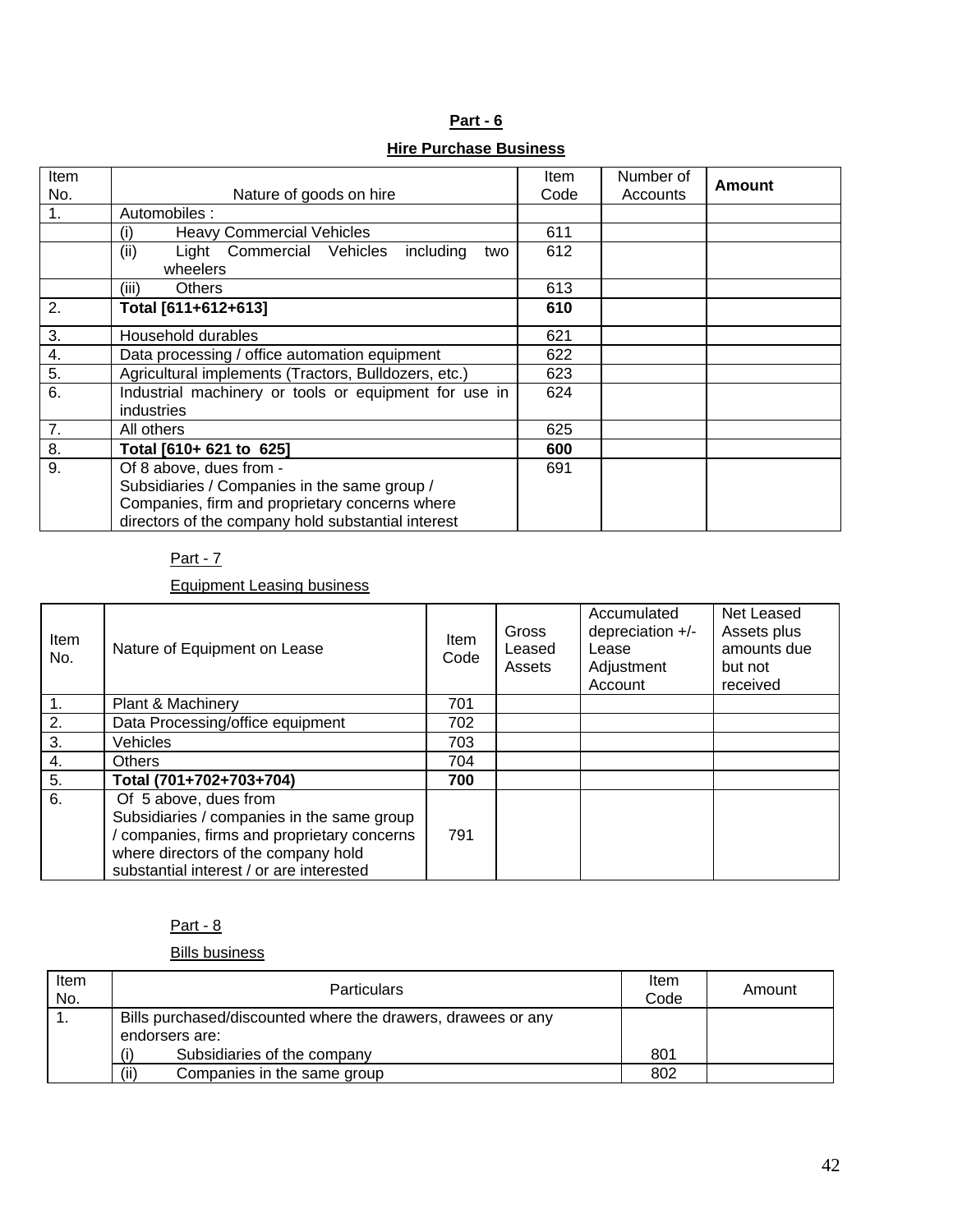|          | (iii)<br>Companies or firms in which any director of the company holds<br>substantial interest or proprietary concerns owned by him | 803 |  |
|----------|-------------------------------------------------------------------------------------------------------------------------------------|-----|--|
| <u>.</u> | Bills purchased / discounted other than 1 above                                                                                     | 820 |  |
| J.       | Total $(801 + 802 + 803 + 820)$                                                                                                     | 800 |  |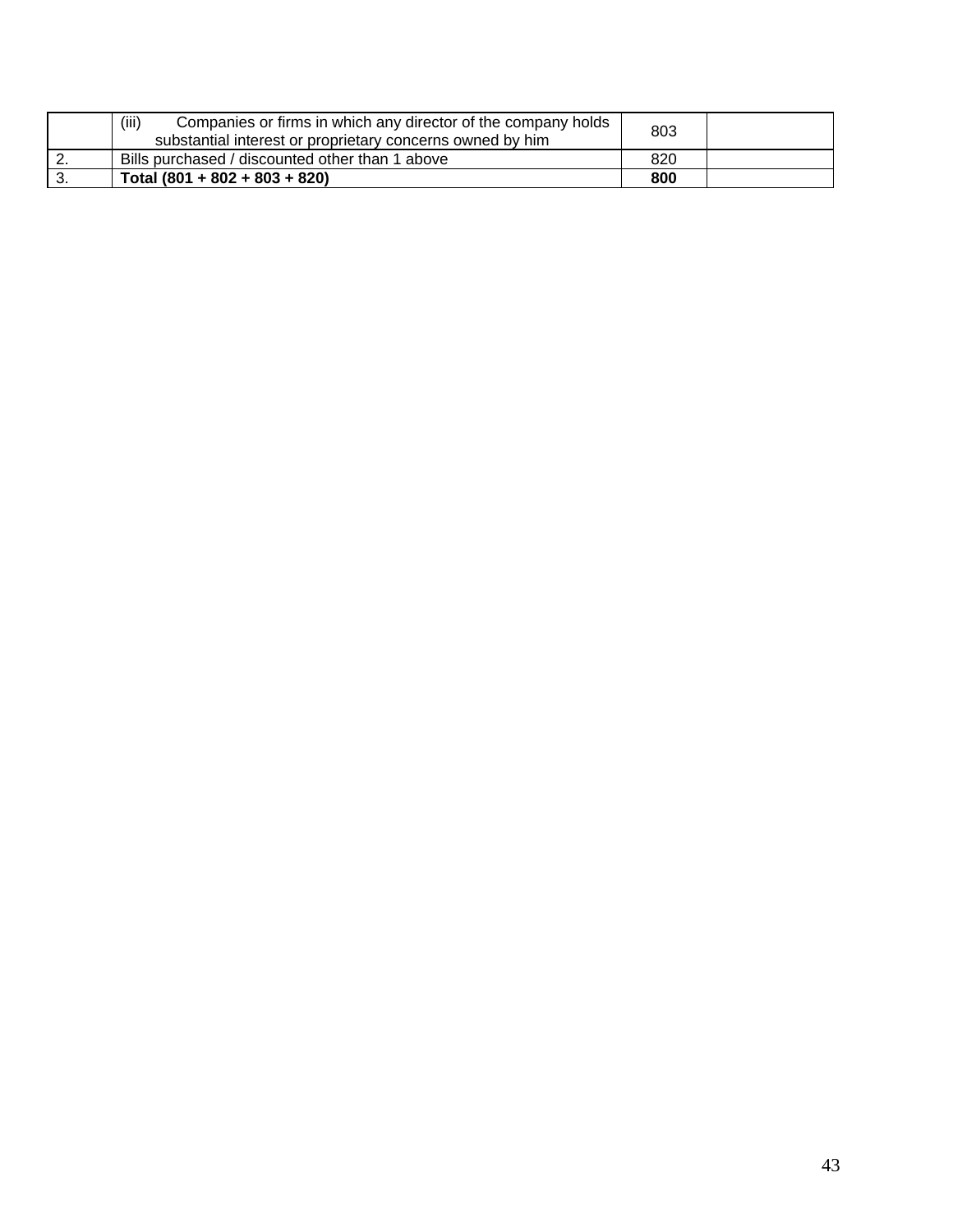# **Particulars about other fixed assets**

| Item<br>No.    | <b>Particulars</b>                                                           | Item<br>Code | Amount |
|----------------|------------------------------------------------------------------------------|--------------|--------|
| $\mathbf{1}$ . | <b>Fixed assets</b>                                                          |              |        |
|                | Land and Buildings for own use<br>(i)                                        | 901          |        |
|                | Land and Buildings - others<br>(ii)                                          | 902          |        |
|                | (iii)<br><b>Furniture and Fixtures</b>                                       | 903          |        |
|                | Vehicles<br>(iv)                                                             | 904          |        |
| 2.             | Other assets excluding intangibles                                           | 905          |        |
| 3              | Total of other assets (901 + 902 + 903 + 904+905)                            | 910          |        |
| 4.             | Total assets [ excluding intangibles] (400 + 500 + 600 + 700 + 800 +<br>9101 | 900          |        |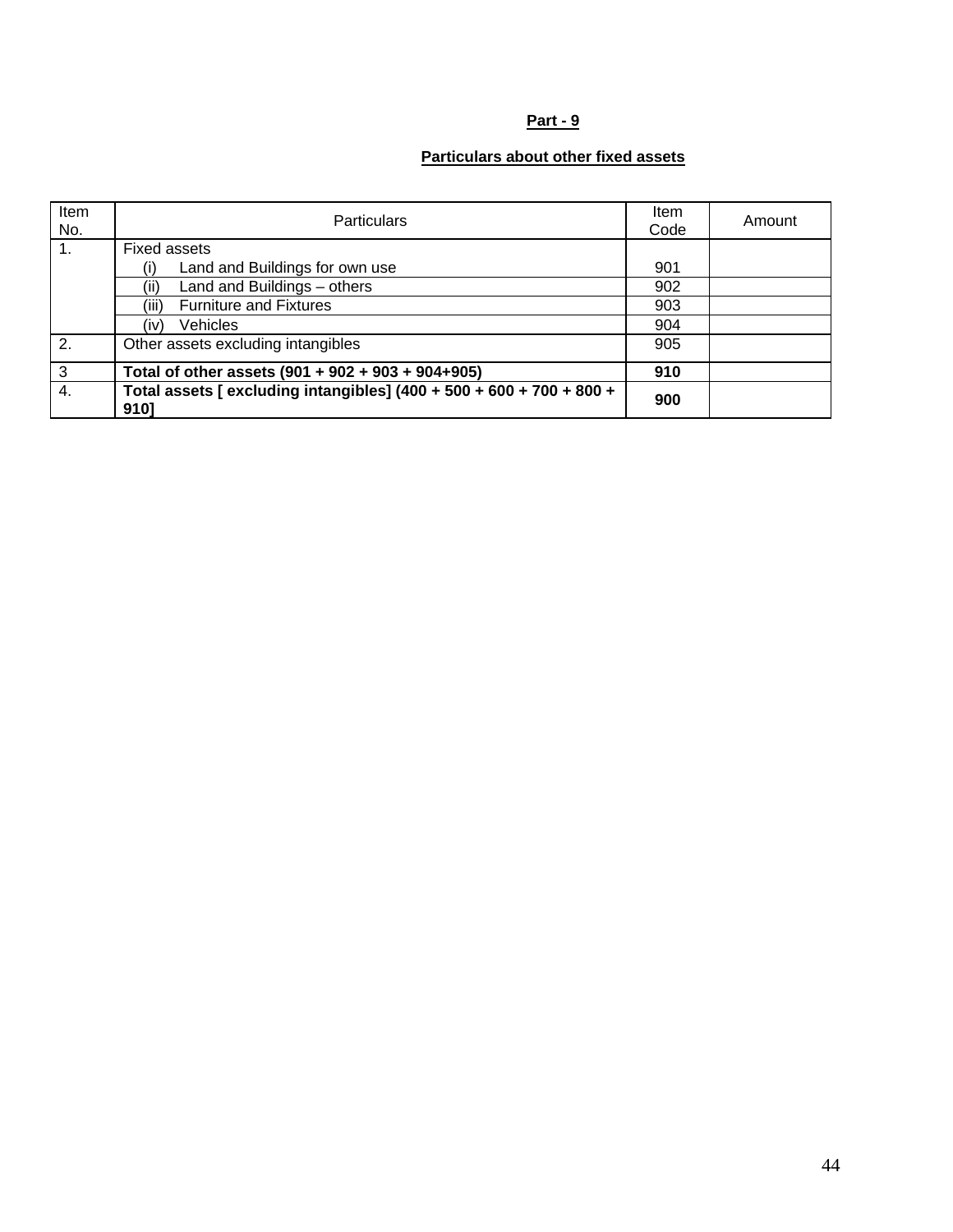# **Business statistics / information for the year ended 31 March, 200--**

| Item<br>No.    | <b>Particulars</b>                                            | Item<br>Code | Amount |
|----------------|---------------------------------------------------------------|--------------|--------|
|                | <b>I. Disbursements (Fund based activities)</b>               |              |        |
| $\mathbf{1}$   | Equipment leasing:                                            |              |        |
|                | (a) Outstanding balances as on the date of the return         | 1001         |        |
|                | (b) Total disbursement during the year                        | 1002         |        |
| $\overline{2}$ | Hire purchase:                                                |              |        |
|                | (a) Outstanding balances as on the date of the return         | 1003         |        |
|                | (b) Total disbursement during the year                        | 1004         |        |
| 3              | Loans                                                         |              |        |
|                | (a) Loans against shares to corporates:                       |              |        |
|                | (i) Outstanding balances as on the date of the return         | 1005         |        |
|                | (ii) Total disbursement during the year                       | 1006         |        |
|                | (b) Loans against shares to individuals:                      |              |        |
|                | (i) Outstanding balances as on the date of the return         | 1007         |        |
|                | (ii) Total disbursement during the year                       | 1008         |        |
|                | (c) Loans against shares to brokers:                          |              |        |
|                | (i) Outstanding balances as on the date of the return         | 1009         |        |
|                | (ii) Total disbursement during the year                       | 1010         |        |
|                | (d) Loans to finance Initial Public Offerings (IPOs):         |              |        |
|                | (i) Outstanding balances as on the date of the return         | 1011         |        |
|                | (ii) Total disbursement during the year                       | 1012         |        |
|                | (e) Inter-corporate loans / deposits:                         |              |        |
|                | (i) Outstanding balances as on the date of the return         | 1013         |        |
|                | (ii) Total disbursement during the year                       | 1014         |        |
|                | (f) Others                                                    | 1015         |        |
| 4              | <b>Bills Purchased/Discounted:</b>                            |              |        |
|                | (a) Outstanding balances as on the date of the return         | 1016         |        |
|                | (b) Total disbursement during the year                        | 1017         |        |
| 5              | Of 4, bills rediscounted :                                    |              |        |
|                | (a) Outstanding balances as on the date of the return         | 1018         |        |
|                | (b) Total volume during the year                              | 1019         |        |
|                | II. Trading in shares / securities (quoted other than SLR)    |              |        |
| 6              | Purchases / sales of shares / debentures / commercial papers: |              |        |
|                | Purchases<br>(a)                                              | 1020         |        |
|                | (b)<br><b>Sales</b>                                           | 1021         |        |
|                |                                                               |              |        |
|                | <b>III. Fee based activities</b>                              |              |        |
| ⇁              | Custophere issued for Conital Merket Operations               |              |        |

|    | <u>ill. I ce basea activitics</u>                     |      |  |
|----|-------------------------------------------------------|------|--|
|    | Guarantees issued for Capital Market Operations:      |      |  |
|    | (a) Outstanding balances as on the date of the return | 1022 |  |
|    | (b) Total volume during the year                      | 1023 |  |
| 8. | Guarantees issued for other purposes:                 |      |  |
|    | (a) Outstanding balances as on the date of the return | 1024 |  |
|    | (b) Total volume during the year                      | 1025 |  |
| a  | Lease / Hire purchase syndicated during the year      | 1026 |  |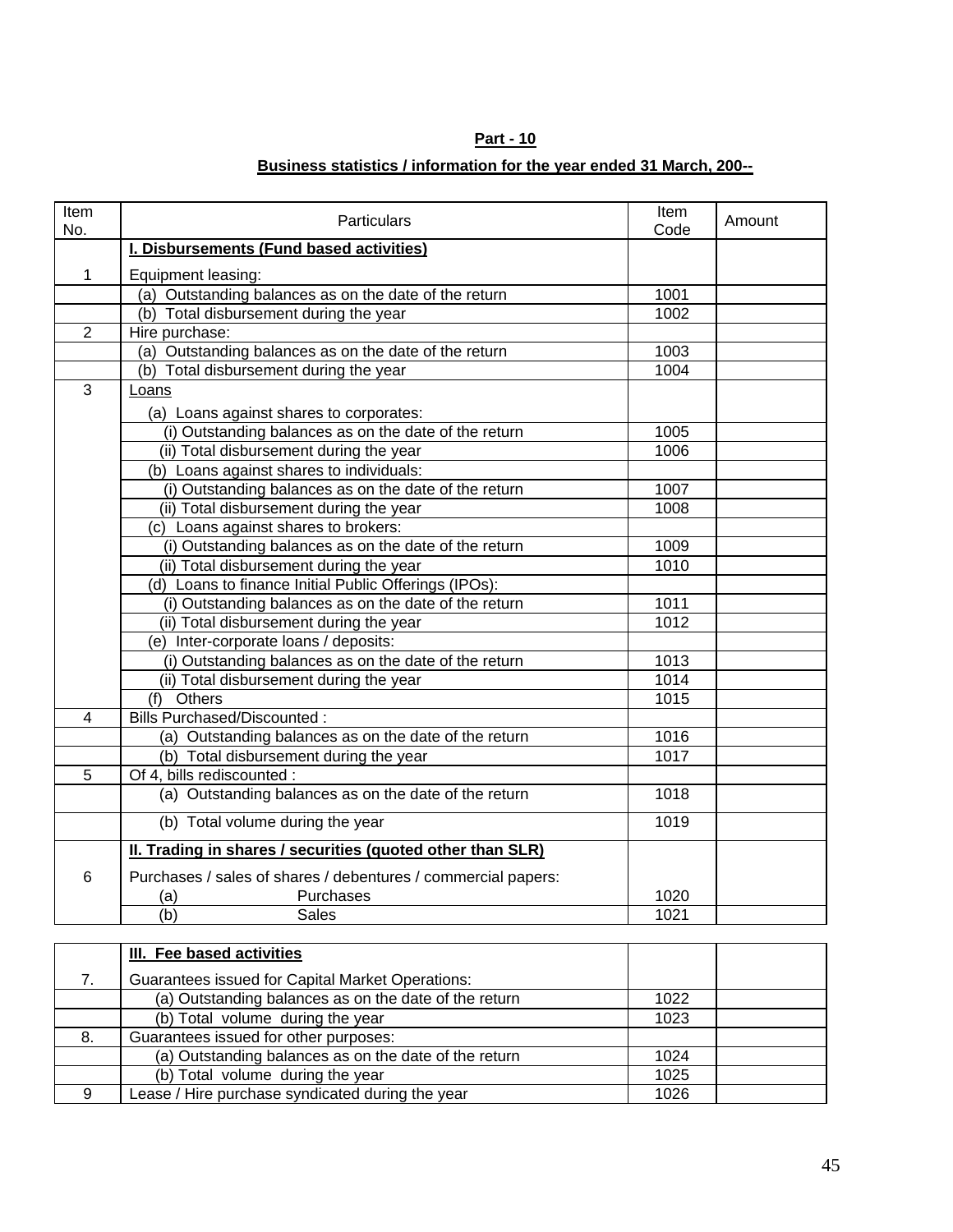| 10. | Loan / ICDs syndicated during the year | 1027 |  |
|-----|----------------------------------------|------|--|
| 11  | Bills syndicated during the year       | 1028 |  |
| 12  | Underwriting:                          |      |  |
|     | (a) Total amount underwritten          | 1029 |  |
|     | (b) Amount devolved                    | 1030 |  |
|     | Outstanding commitments<br>(C)         | 1031 |  |

# **Part - 10(A)**

# **Status of overdues**

| Item<br>No.    | <b>Particulars</b>                         | Item<br>Code | Amount |
|----------------|--------------------------------------------|--------------|--------|
|                | Lease overdues more than 12 months         | 1041         |        |
| 2              | Lease overdues up to 12 months             | 1042         |        |
| 3              | Hire purchase overdues more than 12 months | 1043         |        |
| $\overline{4}$ | Hire purchase overdues up to 12 months     | 1044         |        |
| 5              | Other overdues more than 6 months          | 1045         |        |
| 6              | Other overdues up to 6 months              | 1046         |        |
|                | Total (1041 to 1046)                       | 1040         |        |

## **Part - 11**

#### **Particulars of selected Income and Expenditure**

(Please see instructions given below).

|                | <b>Fund-based income:</b>                                           |      |  |  |
|----------------|---------------------------------------------------------------------|------|--|--|
| 1              | Gross lease income                                                  | 1101 |  |  |
| $\overline{2}$ | Less: Depreciation on Assets on Lease + / - Lease Equalisation      | 1102 |  |  |
| 3              | Net lease income (1101-1102)                                        | 1103 |  |  |
| $\overline{4}$ | Hire purchase income                                                | 1104 |  |  |
| 5              | Bills discounting income                                            | 1105 |  |  |
| 6              | Investment income                                                   |      |  |  |
|                | Dividend / interest<br>(a)                                          | 1106 |  |  |
|                | Profit / Loss (+ / - ) on sale of shares /<br>(b)                   | 1107 |  |  |
|                | debentures / commercial papers                                      |      |  |  |
| $\overline{7}$ | Interest income                                                     |      |  |  |
|                | Inter-corporate deposits / loans<br>(a)                             | 1108 |  |  |
|                | (b)<br>Other loans and advances                                     | 1109 |  |  |
| 8              | Other fund based income                                             | 1110 |  |  |
| 9              | Total fund based income (1103 to 1110)                              | 1111 |  |  |
|                | Fee based income                                                    |      |  |  |
| 10             | Income from merchant banking activities                             | 1112 |  |  |
| 11             | <b>Underwriting commission</b>                                      | 1113 |  |  |
| 12             | Income from syndication of bills, loans, ICDs, lease & hire<br>1114 |      |  |  |
|                | purchase                                                            |      |  |  |
| 13             | Miscellaneous income                                                | 1115 |  |  |
| 14             | Total fee-based income (1112 to 1115)                               | 1116 |  |  |
| 15             | Total Income (1111 + 1116)                                          | 1100 |  |  |
|                | <b>Interest and other financing costs</b>                           |      |  |  |
| 16             | Interest paid on fixed deposits                                     | 1117 |  |  |
| 17             | Interest paid on ICDs                                               | 1118 |  |  |
| 18             | <b>Brokerage</b>                                                    | 1119 |  |  |
|                |                                                                     |      |  |  |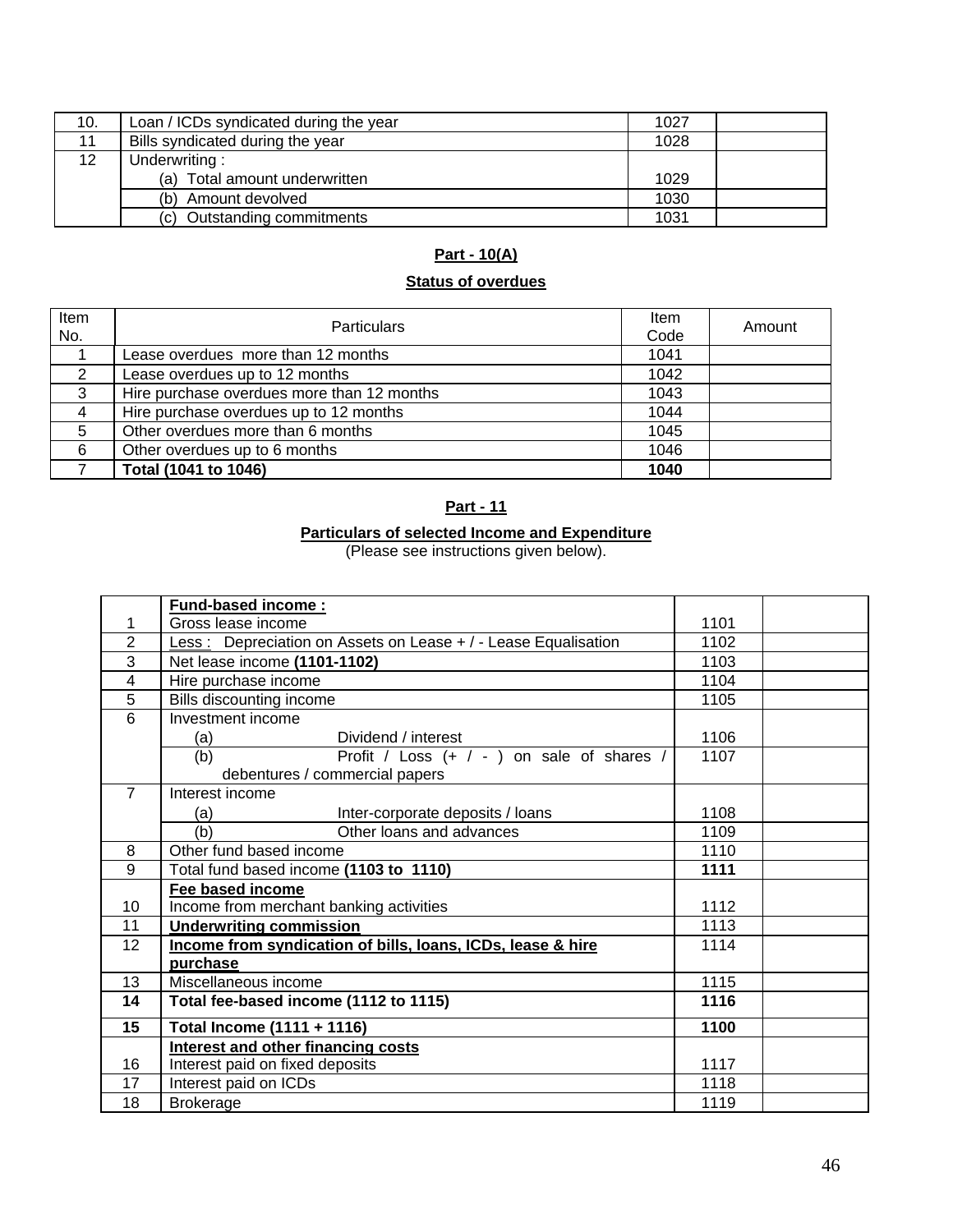| 19 | Reimbursement of expenses to brokers             | 1120 |
|----|--------------------------------------------------|------|
| 20 | Other financing costs                            | 1121 |
| 21 | Bills rediscounting charges                      | 1122 |
| 22 | Total financing costs (1117 to 1122)             | 1123 |
|    | <b>Operating expenses</b>                        |      |
| 23 | Employee costs                                   | 1124 |
| 24 | Other administrative costs                       | 1125 |
| 25 | Total operating costs (1124 + 1125)              | 1140 |
| 26 | Depreciation on own assets                       | 1126 |
| 27 | Intangible assets amortised                      | 1127 |
| 28 | Provision for diminution in value of investments | 1128 |
| 29 | Provision against Non-Performing Assets          | 1129 |
| 30 | Other Provisions if any                          | 1130 |
| 31 | Total expenses (1123 +1140 + 1126 to 1130)       | 1150 |
| 32 | Profit before tax (1100 - 1150)                  | 1160 |
| 33 | Tax                                              | 1170 |
| 34 | Profit after tax (1160 - 1170)                   | 1180 |

### **Instructions :**

- (1) Particulars in this part should be for a full financial year. If the company closes its books on any date other than on 31<sup>st</sup> March, the date of closing of the books and the period should be indicated.
- (2) "Gross lease income" includes lease rentals (net of rebate), lease management fees, lease service charges, up-front fees, profit on sale of leased assets and delayed / late payment charges relating to lease business (including interest/compensation charges on advance payment for purchase of assets in respect of lease agreements entered into / finalised).
- (3) 'Lease equalisation account' has the same meaning as in the Guidance Note on Accounting for Lease (revised) issued by ICAI.
- (4) 'Hire purchase income' includes finance charges(net of rebate), hire service charges, delayed / late payment charges, up-front fees and other income relating to hire purchase business (including interest earned on advance payment for acquisition of hire purchase assets for identified hirers)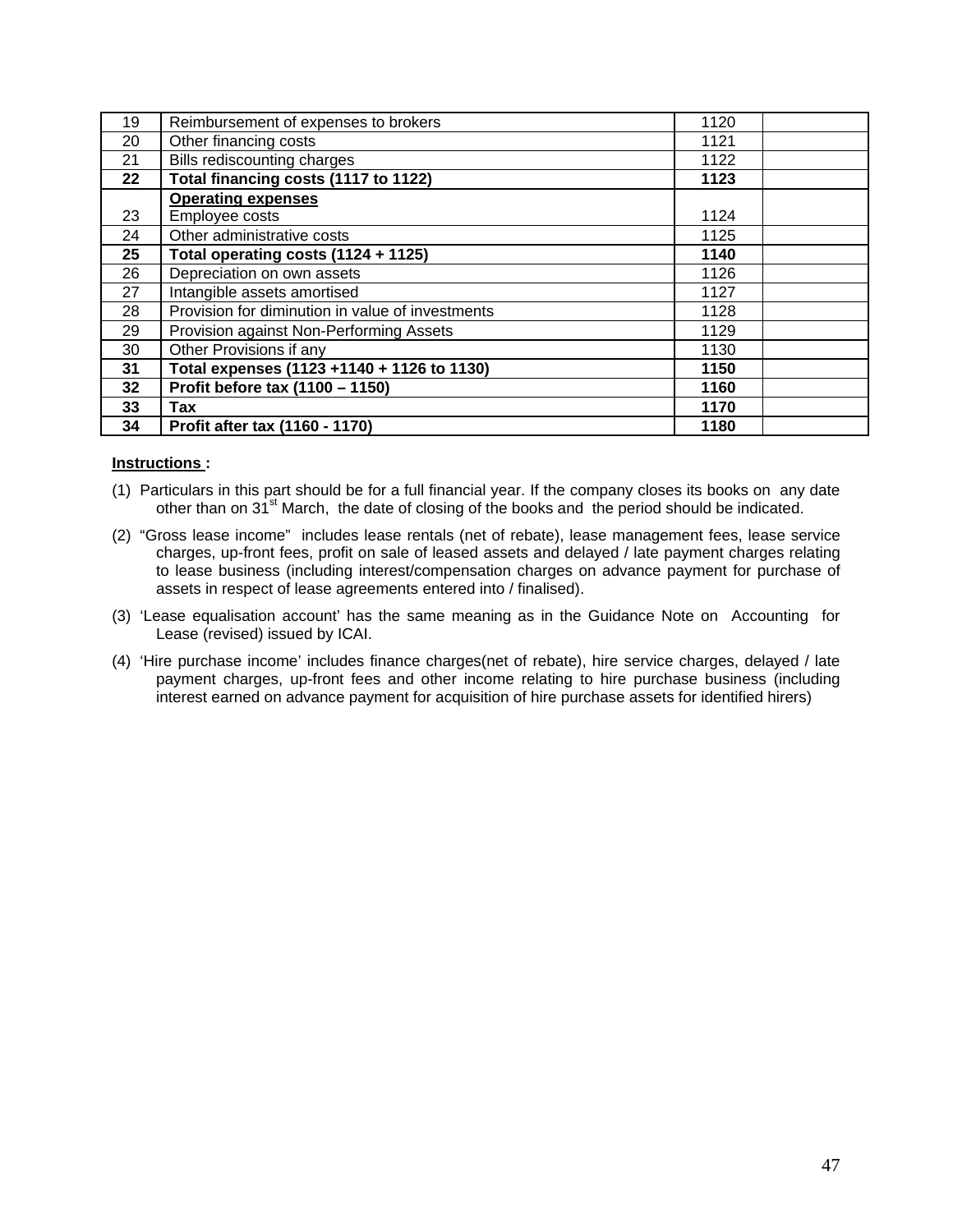### CERTIFICATE

- 1. Certified that the directions contained in the Non-Banking Financial Companies Acceptance of Public Deposits (Reserve Bank) Directions, 1998\* (as amended from time to time)/ Miscellaneous Non-Banking Companies (Reserve Bank) Directions, 1977\*, as the case may be, are being complied with.
- 2. Further certified that the particulars / information furnished in this Return have been verified and found to be correct and complete in all respects.
	- (\* Please delete whichever is not applicable)

Signature of Manager / Managing Director / Authorised Official

Date: Place:

### Auditor's Report

We have examined the books of account and other records maintained by ---------------------------------------- - Company Ltd. in respect of the data furnished in this return and report that to the best of our knowledge and according to the information and explanations given to us and shown by the records examined by us, the data furnished in this return are correct.

Place: Signature: Signature:

Date: Name of the Chartered Accountants

**---------------------------------------------------------------------------------------------------------------** 

Enclosures to the return :

- 1. The following documents should be submitted along with the return in case they have not already been sent. Please tick in the box against the item for the documents enclosed and state the date of submission in other cases.
	- (i) A copy of the audited balance sheet and profit and loss account dated nearest to the date of return.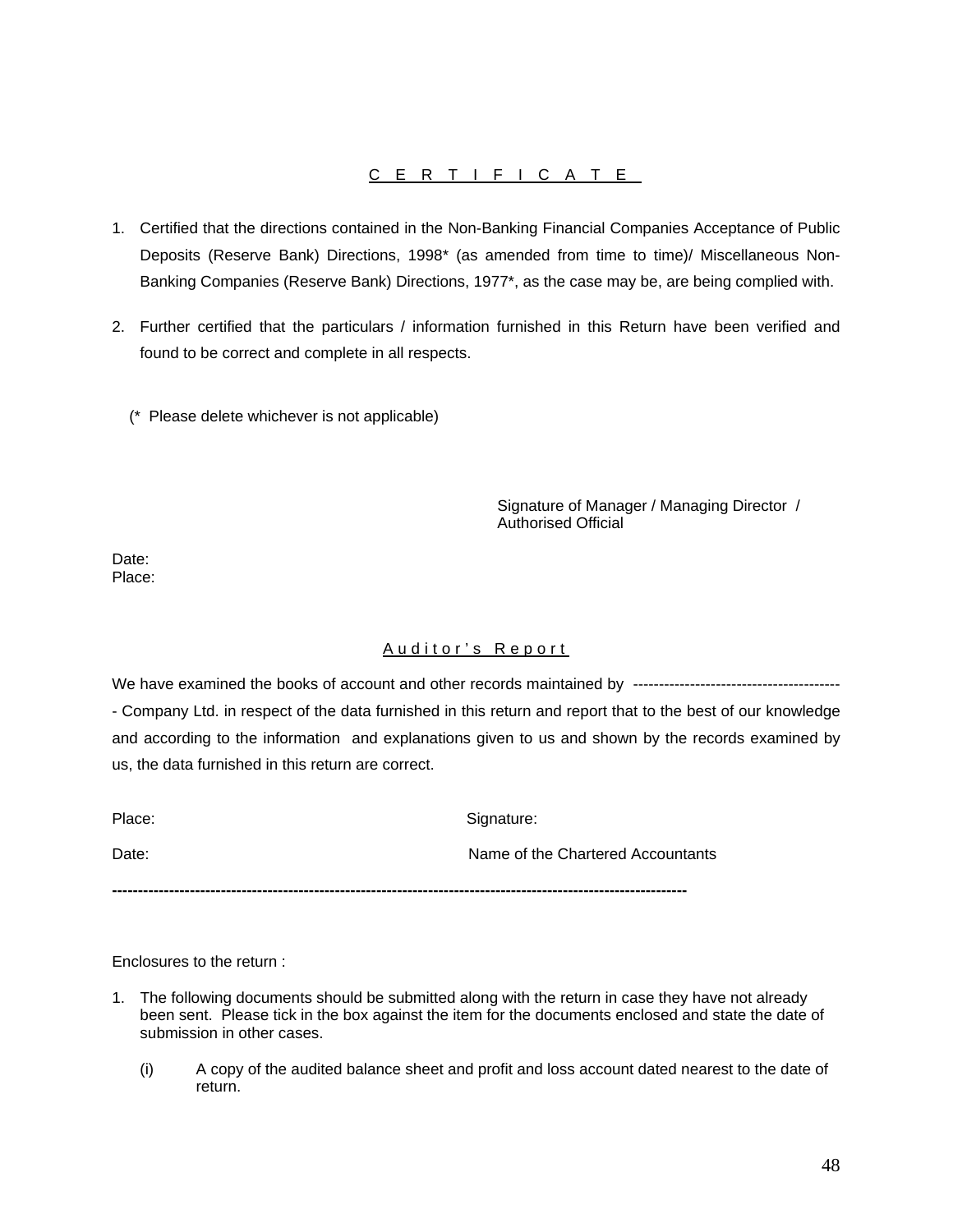- (ii) Specimen signature card.
- (iii) A copy of application form referred to in paragraph 4(12) of the Notification No.DFC.118/DG(SPT)-98 dated January 2, 1998 or paragraph 6 of the Notification No.DNBC.39/DG(H)-77 dated the  $20<sup>th</sup>$  June 1977.
- 2. A list of Principal officers and the names and addresses of directors in the form enclosed is to be sent with this return.